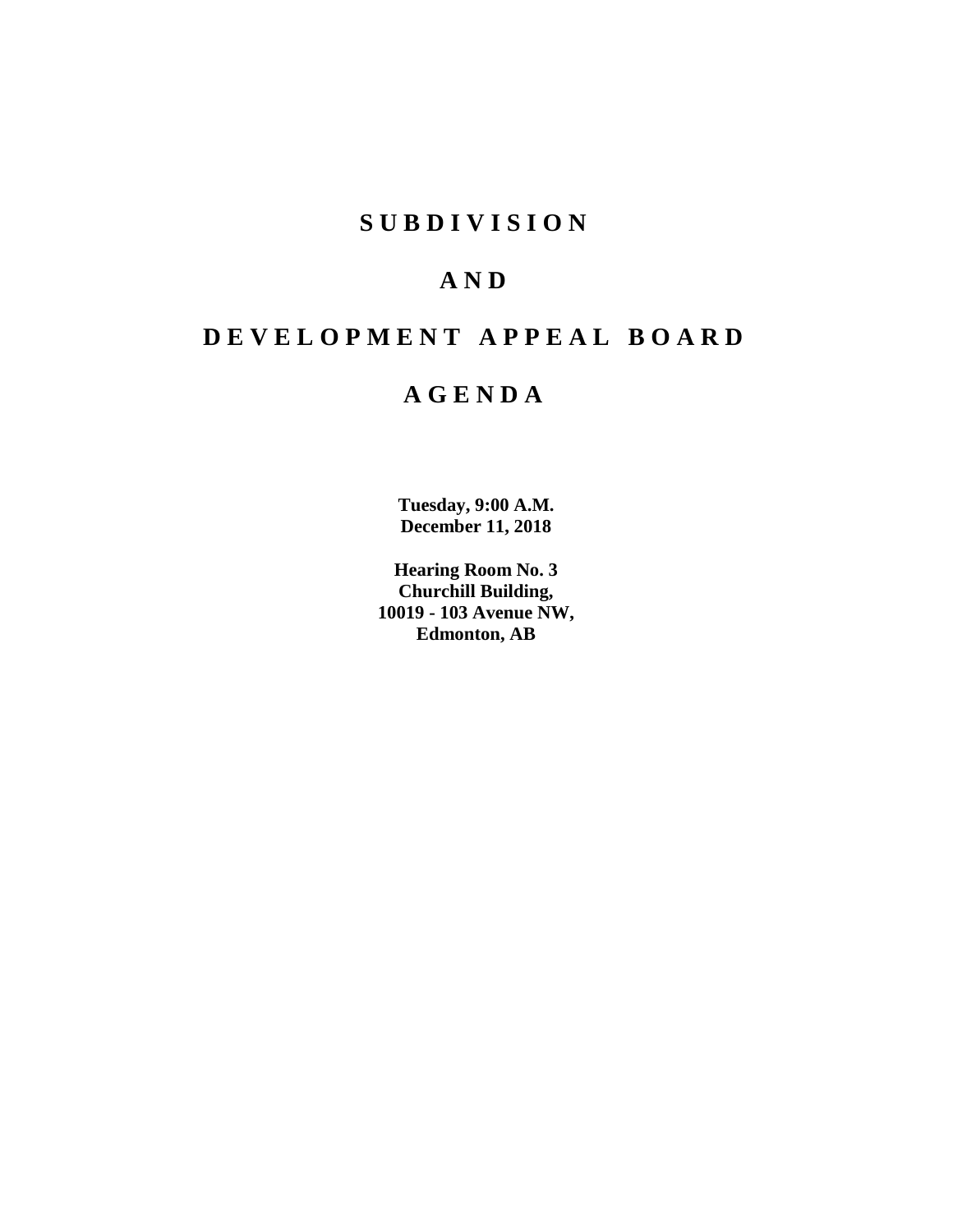# **SUBDIVISION AND DEVELOPMENT APPEAL BOARD HEARING ROOM NO. 3**

| I            | 9:00 A.M.    | SDAB-D-18-206 |                                                                                                                                               |
|--------------|--------------|---------------|-----------------------------------------------------------------------------------------------------------------------------------------------|
|              |              |               | Construct exterior alterations (Driveway<br>extension, 2.40 metres by 6.46 metres) to a<br>Single Detached House, existing without<br>permits |
|              |              |               | 18535 - 70 Avenue NW<br>Project No.: 289466967-002                                                                                            |
|              |              |               |                                                                                                                                               |
|              |              |               |                                                                                                                                               |
| $\mathbf{I}$ | 10:30 A.M.   | SDAB-D-18-207 |                                                                                                                                               |
|              |              |               | Leave as built a Garden Suite                                                                                                                 |
|              |              |               | 11506 - 71 Avenue NW                                                                                                                          |
|              |              |               | Project No.: 111525049-002                                                                                                                    |
|              |              |               |                                                                                                                                               |
| III          | 1:30 P.M.    | SDAB-D-18-210 |                                                                                                                                               |
|              |              |               | Erect a fence 1.83 metres in Height in the<br>flanking Side Yard Abutting Prowse Road SW                                                      |
|              |              |               | 4203 - Prowse Way SW<br>Project No.: 284207116-003                                                                                            |
|              | <b>NOTE:</b> |               | Unless otherwise stated, all references to "Section numbers" refer to<br>the authority under the Edmonton Zoning Bylaw 12800.                 |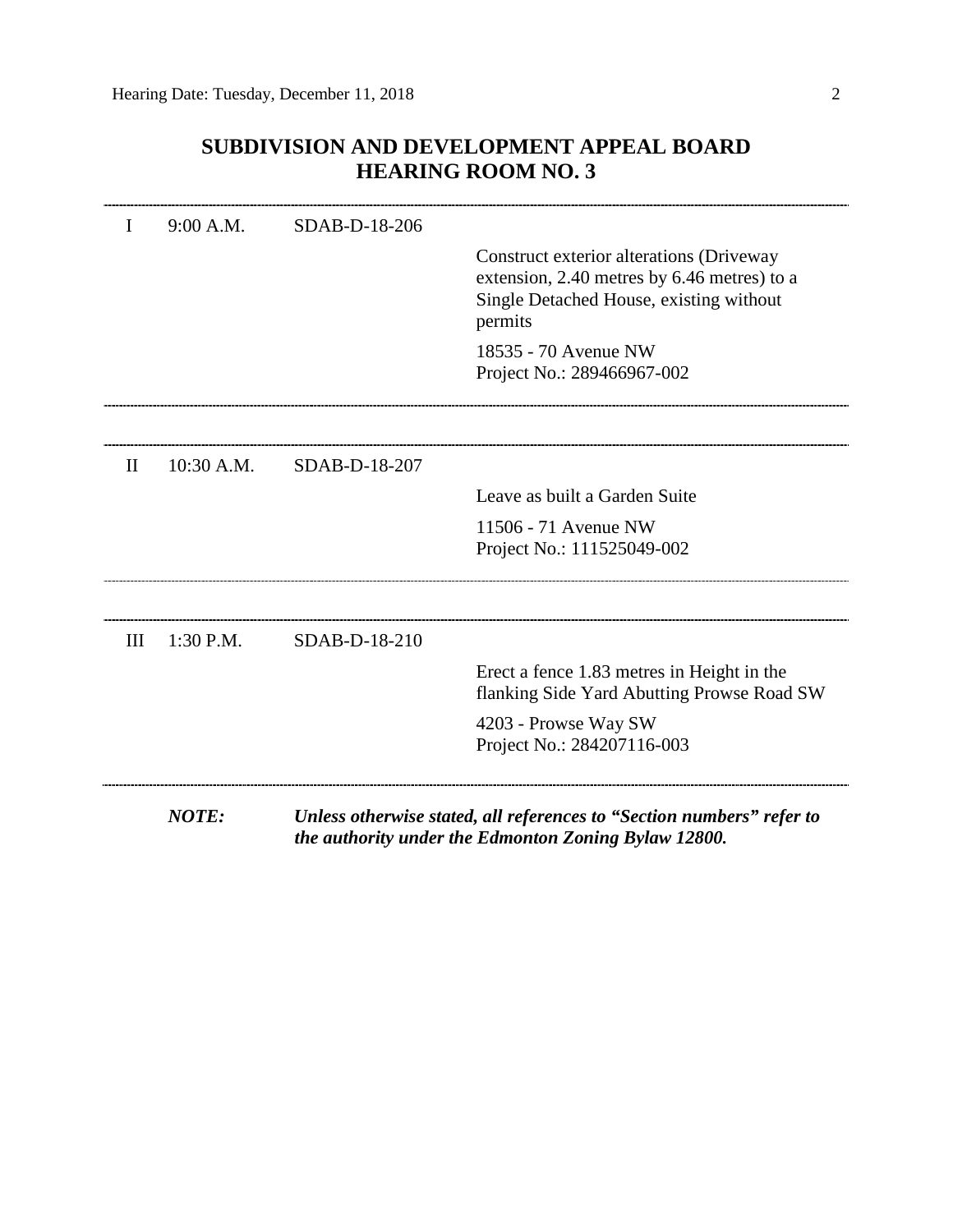| <b>ITEM I: 9:00 A.M.</b> |                                                        | FILE: SDAB-D-18-206                                                                                                                           |  |  |
|--------------------------|--------------------------------------------------------|-----------------------------------------------------------------------------------------------------------------------------------------------|--|--|
|                          | AN APPEAL FROM THE DECISION OF THE DEVELOPMENT OFFICER |                                                                                                                                               |  |  |
|                          | <b>APPELLANT:</b>                                      |                                                                                                                                               |  |  |
|                          | <b>APPLICATION NO.:</b>                                | 289466967-002                                                                                                                                 |  |  |
|                          | <b>APPLICATION TO:</b>                                 | Construct exterior alterations (Driveway<br>extension, 2.40 metres by 6.46 metres) to<br>a Single Detached House, existing without<br>permits |  |  |
|                          | <b>DECISION OF THE</b><br>DEVELOPMENT AUTHORITY:       | Refused                                                                                                                                       |  |  |
|                          | <b>DECISION DATE:</b>                                  | November 21, 2018                                                                                                                             |  |  |
|                          | DATE OF APPEAL:                                        | November 27, 2018                                                                                                                             |  |  |
|                          | MUNICIPAL DESCRIPTION<br>OF SUBJECT PROPERTY:          | 18535 - 70 Avenue NW                                                                                                                          |  |  |
|                          | <b>LEGAL DESCRIPTION:</b>                              | Plan 7721448 Blk 31 Lot 65R                                                                                                                   |  |  |
|                          | ZONE:                                                  | RF1-Single Detached Residential Zone                                                                                                          |  |  |
|                          | <b>OVERLAY:</b>                                        | N/A                                                                                                                                           |  |  |
|                          | <b>STATUTORY PLAN:</b>                                 | N/A                                                                                                                                           |  |  |
|                          |                                                        |                                                                                                                                               |  |  |

*Grounds for Appeal*

The Appellant provided the following reasons for appealing the decision of the Development Authority:

> I meant to use this as a sidewalk to access the backyard. It is constructed of interlok bricks. I have spoken to my neighbours and they have no objections.

## *General Matters*

## **Appeal Information:**

The *Municipal Government Act*, RSA 2000, c M-26 states the following:

## **Grounds for Appeal**

**685(1)** If a development authority

(a) fails or refuses to issue a development permit to a person,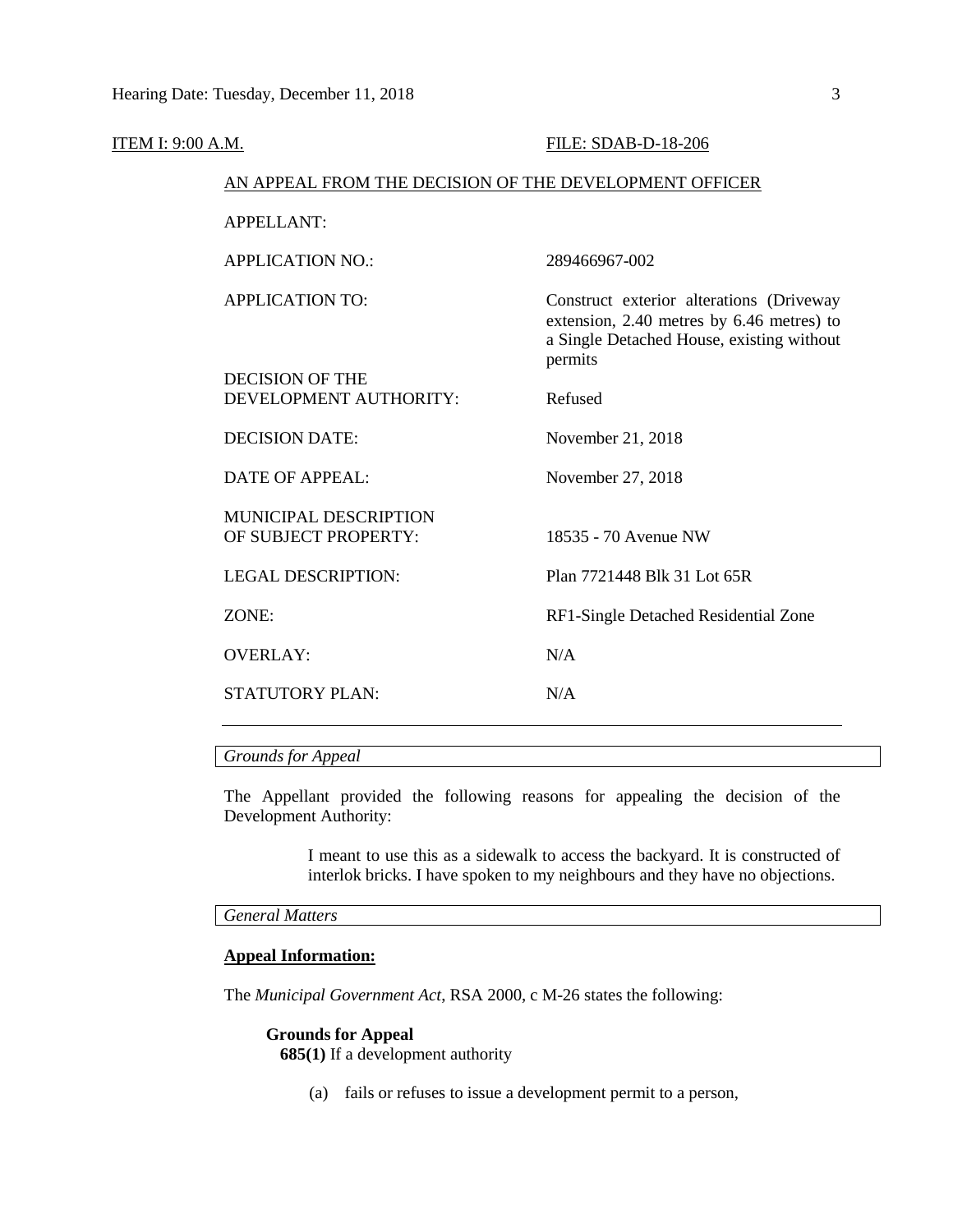- (b) issues a development permit subject to conditions, or
- (c) issues an order under section 645,

the person applying for the permit or affected by the order under section 645 may appeal to the subdivision and development appeal board.

#### **Appeals**

**686(1)** A development appeal to a subdivision and development appeal board is commenced by filing a notice of the appeal, containing reasons, with the board,

- (a) in the case of an appeal made by a person referred to in section 685(1)
	- (i) with respect to an application for a development permit,
		- (A) within 21 days after the date on which the written decision is given under section 642, […]

### **Hearing and Decision**

**687(3)** In determining an appeal, the subdivision and development appeal board

…

- (a.1) must comply with the land use policies;
- (a.2) subject to section 638, must comply with any applicable statutory plans;
- (a.3) subject to clause (d), must comply with any land use bylaw in effect;
- (a.4) must comply with the applicable requirements of the regulations under the Gaming, Liquor and Cannabis Act respecting the location of premises described in a cannabis licence and distances between those premises and other premises;
- …
	- (c) may confirm, revoke or vary the order, decision or development permit or any condition attached to any of them or make or substitute an order, decision or permit of its own;
	- (d) may make an order or decision or issue or confirm the issue of a development permit even though the proposed development does not comply with the land use bylaw if, in its opinion,
		- (i) the proposed development would not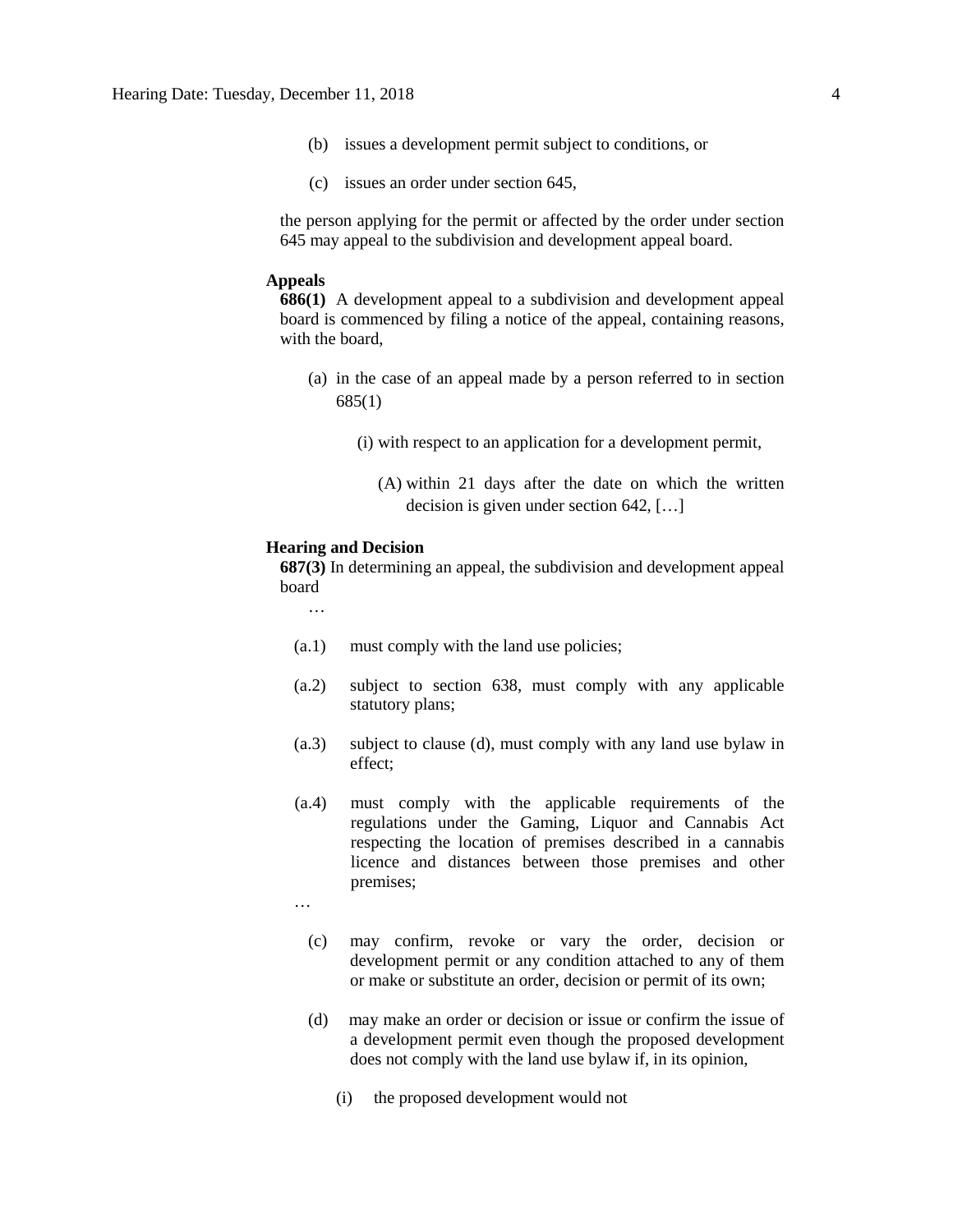- (A) unduly interfere with the amenities of the neighbourhood, or
- (B) materially interfere with or affect the use, enjoyment or value of neighbouring parcels of land,

and

(ii) the proposed development conforms with the use prescribed for that land or building in the land use bylaw.

#### **General Provisions from the** *Edmonton Zoning Bylaw:*

## Section 110.2(5) states a **Single Detached House** is a **Permitted Use** in the **(RF1) Single Detached Residential Zone.**

Under Section 7.2(8), **Single Detached Housing** means development consisting of a building containing one principal Dwelling which is separate from any other principal Dwelling or building. This Use includes Mobile Homes which conform to Section 78 of this Bylaw.

Section 110.1 states that the **General Purpose** of the **(RF1) Single Detached Residential Zone** is:

to provide for Single Detached Housing while allowing other forms of small scale housing in the form of Secondary Suites, and Garden Suites, as well as Semi-detached Housing and Duplex Housing under certain conditions.

Under section 6.1, **Accessory** means "when used to describe a Use or building, a Use or building naturally or normally incidental, subordinate, and devoted to the principal Use or building, and located on the same lot or Site."

Under section 6.1, **Driveway** means "an area that provides access for vehicles from a public or private roadway to a Garage or Parking Area and does not include a Walkway."

Under section 6.1, **Front Yard** means:

the portion of a Site abutting the Front Lot Line extending across the full width of the Site, situated between the Front Lot Line and the nearest wall of the principal building, not including projections.

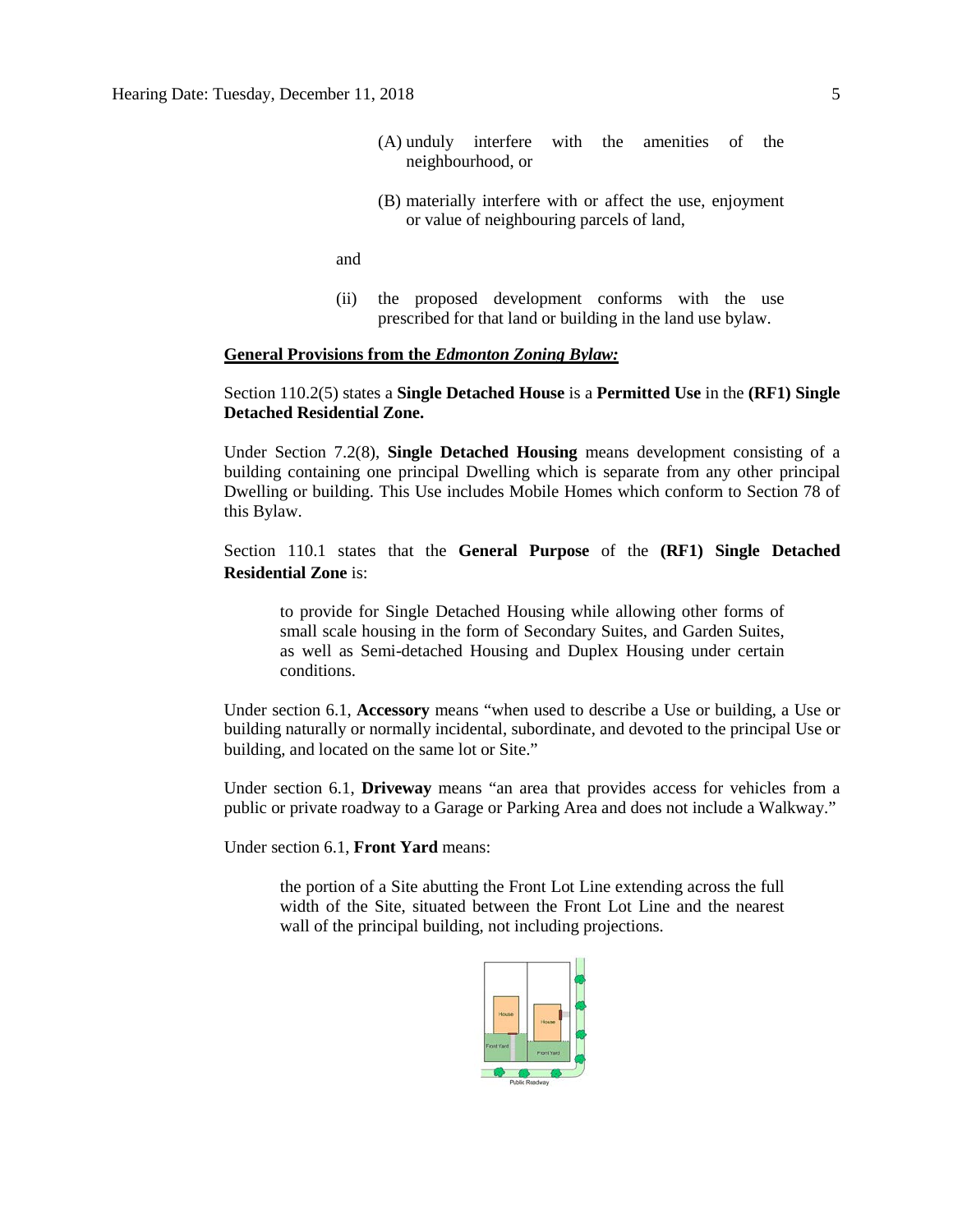Under section 6.1, **Garage** means "an Accessory building, or part of a principal building designed and used primarily for the storage of motor vehicles and includes a carport."

Under section 6.1, **Parking Area** means "an area that is used for the parking of vehicles. A Parking Area is comprised of one or more parking spaces, and includes a parking pad, but does not include a Driveway."

Under section 6.1, **Walkway** means "a path for pedestrian circulation that cannot be used for vehicular parking."

### *Off-street Parking and Loading Regulations*

Section 54.1(4) states:

The Front Yard of any ground level Dwelling in any Residential Zone, or in the case of a corner Site, either the Front Yard or the flanking Side Yard in any Residential Zone, may include a maximum of one Driveway. The Driveway shall:

- a. lead directly from the roadway to the Garage or Parking Area;
- b. for a Garage or Parking Area with one parking space, have a maximum width of [4.3 m,](javascript:void(0);) or the width of the Garage or Parking Area, whichever is the lesser;
- c. For a Garage or Parking Area with two or more parking spaces, have a maximum width that shall be calculated as the product of [3.7 m](javascript:void(0);) multiplied by the total number of adjacent side-by-side parking spaces contained within the Garage or Parking Area, or the width of the Garage or Parking Area, whichever is the lesser; and

d. …

#### **Development Officer's Determination**

1. Driveway extension does not lead to a Garage or Parking Area. (Reference Section  $54.1(4)(a)$  [unedited]

2. The width of the Driveway and Driveway extension is 2.4 m greater than the width of the Garage. (Reference Section  $54.1(4)(c)$ ) [unedited]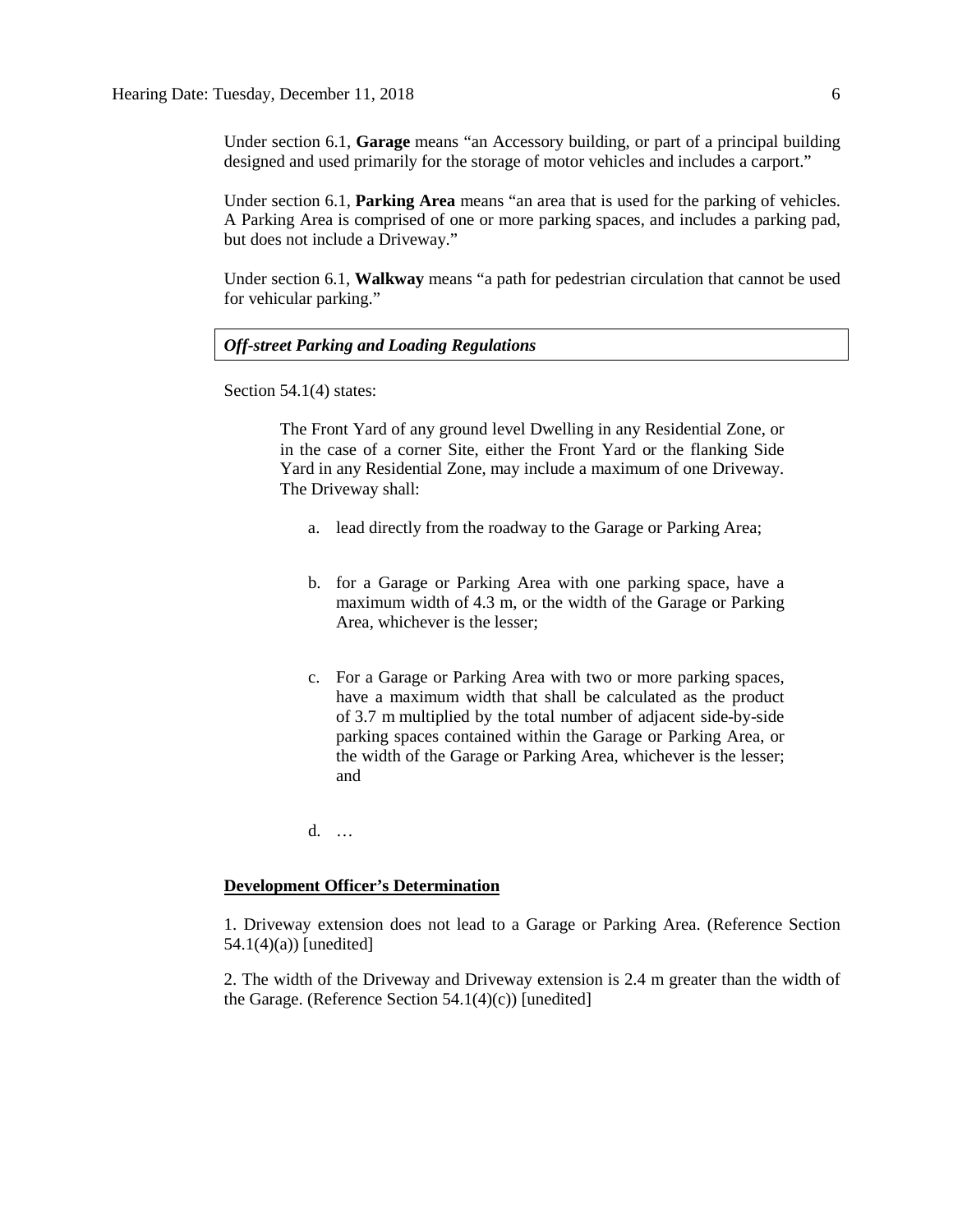#### *Parking Spaces*

Section 45.7 states in the Front Yard of any Site in any Residential Zone, or in the case of a corner Site, in the Front Yard or the flanking Side Yard in any Residential Zone:

- a. vehicles shall not be located on the landscaped portion of the Yard; and
- b. vehicles shall only be allowed on a Driveway or within an attached or detached Garage.

Section  $54.2(2)(e)(i)$  states except as otherwise provided for in this Bylaw, parking spaces, not including Driveways, shall be located in accordance with the following: parking spaces shall not be located within a Front Yard in a Residential Zone.

#### **Development Officer's Determination**

3. Parking spaces shall not be located within a Front Yard in a Residential Zone. (Reference Section 54.2(2)(e)(i)) [unedited]

### Notice to Applicant/Appellant

Provincial legislation requires that the Subdivision and Development Appeal Board issue its official decision in writing within fifteen days of the conclusion of the hearing.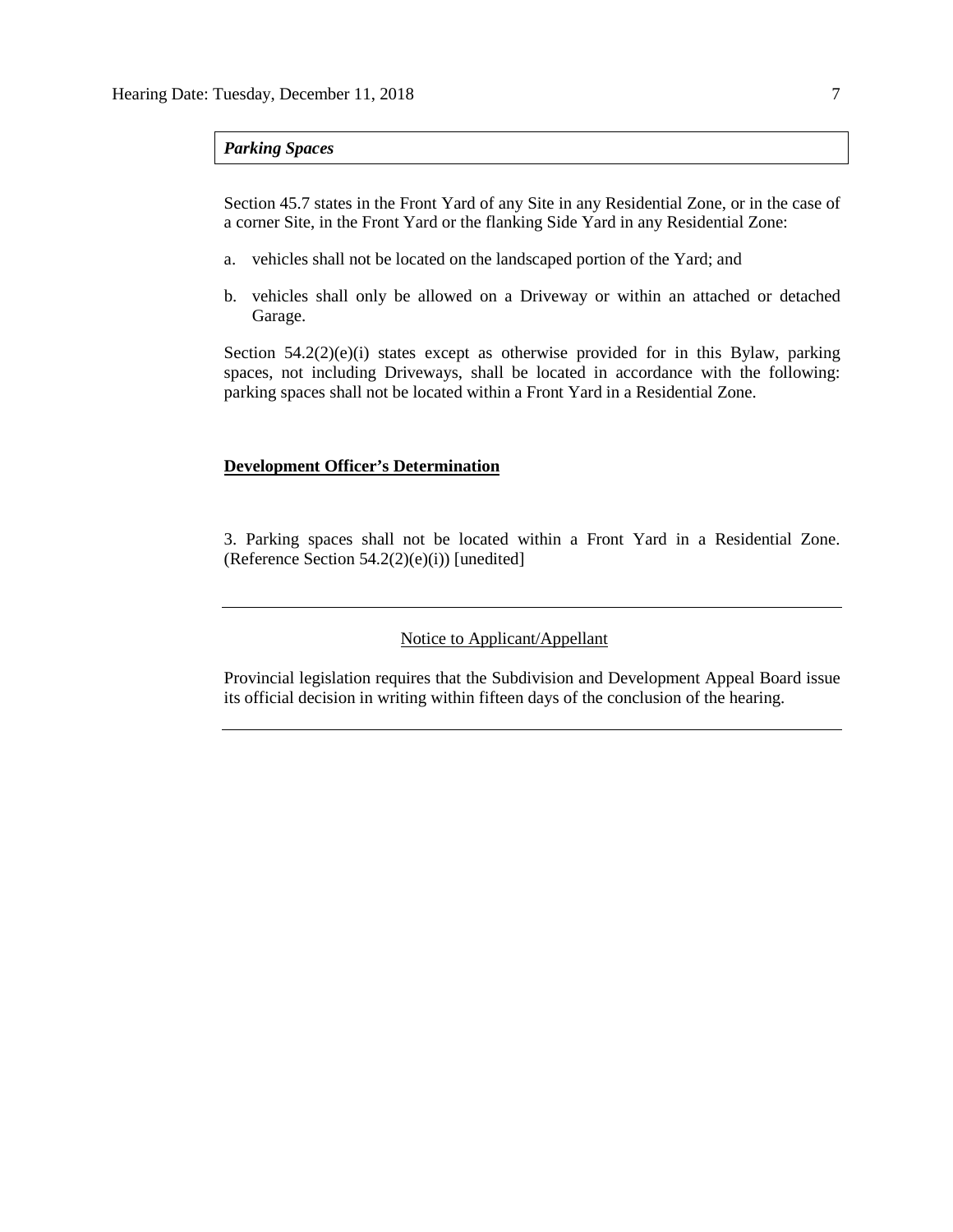| THE CITY OF                                                                                                                                                                   |                    |                           |                                                     | <b>Application Date:</b> | Project Number: 289466967-002<br>OCT 12, 2018 |  |
|-------------------------------------------------------------------------------------------------------------------------------------------------------------------------------|--------------------|---------------------------|-----------------------------------------------------|--------------------------|-----------------------------------------------|--|
| <b>dmonton</b>                                                                                                                                                                |                    | <b>Application for</b>    |                                                     | Printed:<br>Page:        | November 21, 2018 at 2:41 PM<br>1 of 1        |  |
|                                                                                                                                                                               |                    |                           |                                                     |                          |                                               |  |
|                                                                                                                                                                               |                    | <b>Alterations Permit</b> |                                                     |                          |                                               |  |
| This document is a Development Permit Decision for the development application described below.                                                                               |                    |                           |                                                     |                          |                                               |  |
| Applicant                                                                                                                                                                     |                    |                           | Property Address(es) and Legal Description(s)       |                          |                                               |  |
|                                                                                                                                                                               |                    |                           | 18535 - 70 AVENUE NW<br>Plan 7721448 Blk 31 Lot 65R |                          |                                               |  |
|                                                                                                                                                                               |                    |                           | Location(s) of Work                                 |                          |                                               |  |
|                                                                                                                                                                               |                    |                           | Entryway: 18535 - 70 AVENUE NW                      |                          |                                               |  |
|                                                                                                                                                                               |                    |                           | Building: 18535 - 70 AVENUE NW                      |                          |                                               |  |
| <b>Scope of Application</b>                                                                                                                                                   |                    |                           |                                                     |                          |                                               |  |
| To construct exterior alterations (Driveway extension, 2.40 m x 6.46 m) to a Single Detached House, existing without permits.                                                 |                    |                           |                                                     |                          |                                               |  |
| <b>Permit Details</b>                                                                                                                                                         |                    |                           |                                                     |                          |                                               |  |
| Class Of Permit: Class B                                                                                                                                                      |                    |                           | Site Area (sq. m.): 650.08                          |                          |                                               |  |
| Stat. Plan Overlay/Annex Area: (none)                                                                                                                                         |                    |                           |                                                     |                          |                                               |  |
| I/We certify that the above noted details are correct.                                                                                                                        |                    |                           |                                                     |                          |                                               |  |
| Applicant signature:                                                                                                                                                          |                    |                           |                                                     |                          |                                               |  |
| <b>Development Application Decision</b>                                                                                                                                       |                    |                           |                                                     |                          |                                               |  |
| Refused                                                                                                                                                                       |                    |                           |                                                     |                          |                                               |  |
| Issue Date: Nov 21, 2018 Development Authority: FOLKMAN, JEREMY                                                                                                               |                    |                           |                                                     |                          |                                               |  |
| <b>Reason for Refusal</b><br>1. Driveway extension does not lead to a Garage or Parking Area. (Reference Section 54.1(4)(a))                                                  |                    |                           |                                                     |                          |                                               |  |
| 2. The width of the Driveway and Driveway extension is 2.4 m greater than the width of the Garage. (Reference Section 54.1(4)(c))                                             |                    |                           |                                                     |                          |                                               |  |
| 3. Parking spaces shall not be located within a Front Yard in a Residential Zone. (Reference Section 54.2(2)(e)(i))                                                           |                    |                           |                                                     |                          |                                               |  |
| <b>Rights of Appeal</b>                                                                                                                                                       |                    |                           |                                                     |                          |                                               |  |
| The Applicant has the right of appeal within 21 days after the date on which the decision is made, as outlined in Section 683<br>through 689 of the Municipal Government Act. |                    |                           |                                                     |                          |                                               |  |
| <b>Building Permit Decision</b>                                                                                                                                               |                    |                           |                                                     |                          |                                               |  |
| Refused                                                                                                                                                                       |                    |                           |                                                     |                          |                                               |  |
| Fees                                                                                                                                                                          |                    |                           |                                                     |                          |                                               |  |
|                                                                                                                                                                               | <b>Fee Amount</b>  | <b>Amount Paid</b>        | Receipt#                                            | <b>Date Paid</b>         |                                               |  |
| <b>Existing Without Permit Dev</b><br><b>Application Penalty Fee</b>                                                                                                          | \$170.00           | \$170.00                  | 05406678                                            | Oct 12, 2018             |                                               |  |
| Dev Application Fee                                                                                                                                                           | \$170.00           | \$170.00                  | 05406678                                            | Oct 12, 2018             |                                               |  |
| <b>Total GST Amount:</b><br><b>Totals for Permit:</b>                                                                                                                         | \$0.00<br>\$340.00 | \$340.00                  |                                                     |                          |                                               |  |
|                                                                                                                                                                               |                    |                           |                                                     |                          |                                               |  |
|                                                                                                                                                                               |                    |                           |                                                     |                          |                                               |  |
|                                                                                                                                                                               |                    |                           |                                                     |                          |                                               |  |
|                                                                                                                                                                               |                    |                           |                                                     |                          |                                               |  |
|                                                                                                                                                                               |                    | THIS IS NOT A PERMIT      |                                                     |                          |                                               |  |
|                                                                                                                                                                               |                    |                           |                                                     |                          |                                               |  |
|                                                                                                                                                                               |                    |                           |                                                     |                          |                                               |  |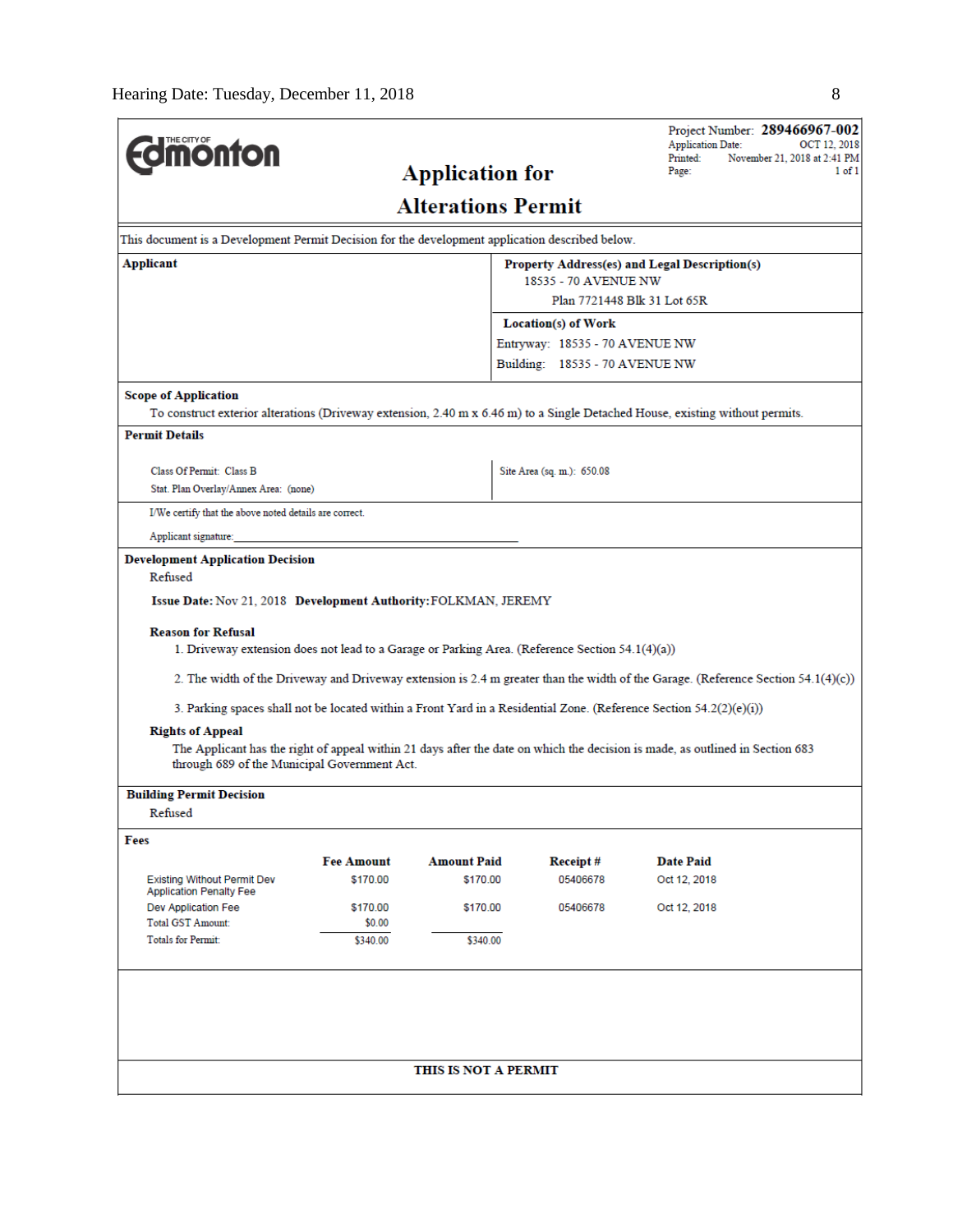

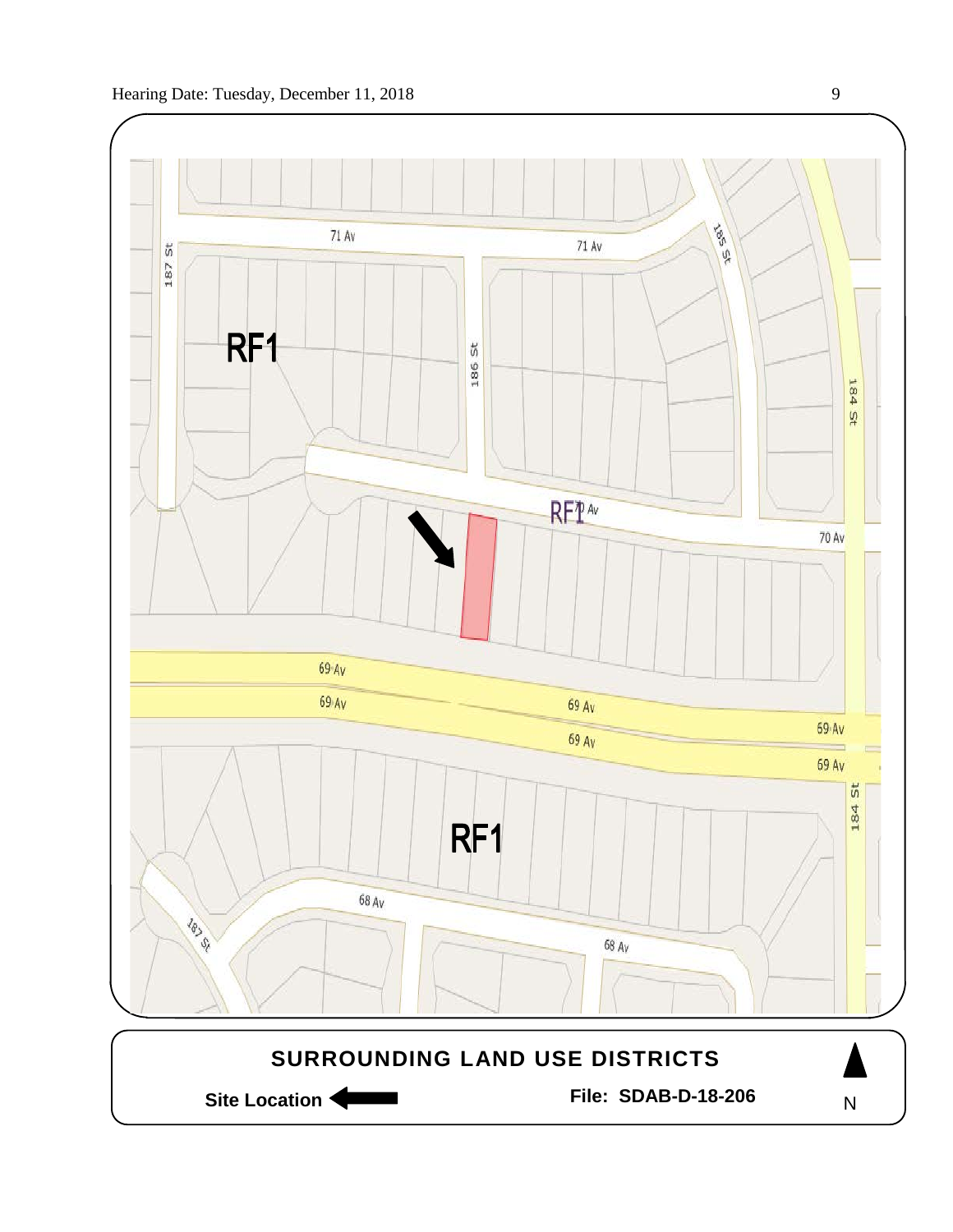Hearing Date: Tuesday, December 11, 2018 10

ITEM II: 10:30 A.M. FILE: SDAB-D-18-207

## AN APPEAL FROM THE DECISION OF THE DEVELOPMENT OFFICER BY AN ADJACENT PROPERTY OWNER

APPELLANT:

ADDRESS OF APPELLANT: 11502 – 71 Avenue NW

APPLICATION NO.: 111525049-002

APPLICATION TO: Leave as built a Garden Suite

DECISION OF THE DEVELOPMENT AUTHORITY: Approved with Notices

DECISION DATE: November 13, 2018

DATE OF APPEAL: November 23, 2018

NOTIFICATION PERIOD: Nov. 20, 2018 through Dec. 11, 2018

RESPONDENT:

MUNICIPAL DESCRIPTION OF SUBJECT PROPERTY: 11506 - 71 Avenue NW LEGAL DESCRIPTION: Plan 2938HW Blk 13 Lot 73 ZONE: RF1-Single Detached Residential Zone OVERLAY: Mature Neighbourhood Overlay STATUTORY PLAN: McKernan/Belgravia Station Area Redevelopment Plan

*Grounds for Appeal*

The Appellant provided the following reasons for appealing the decision of the Development Authority:

> The structure at 11506 71 avenue is built too close to the property line with my property. This results in significant flooding in the part of my yard adjacent to this property. The property also overlooks my backyard and deck. The structure being situated closer than the minimum required setback results in a greater impact on my privacy and enjoyment of my backyard.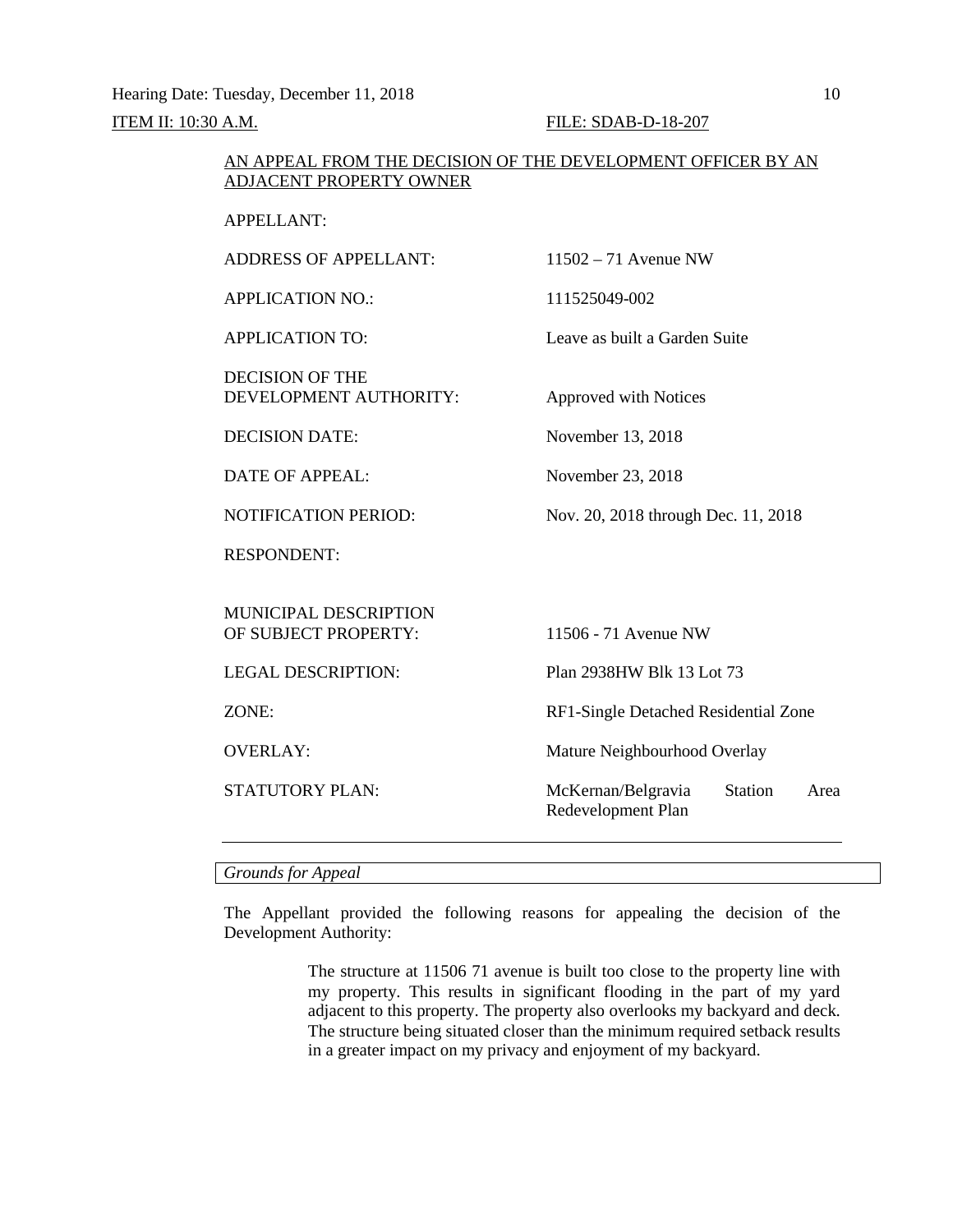The city of Edmonton website (https://transformingedmonton.ca/variancesbalancing-development-needs-with-zoning-regulations/) states that a variance is only granted when "

- 1. following the rules would cause unnecessary hardship or practical difficulties that are not generally common to other properties in the same area, such as an irregular site shape or unique slope characteristics.
- 2. the proposed development will not interfere with the enjoyment or value of neighbouring properties or community amenities.

In this case there is no unique feature to the lot that necessitated building the garage suite closer than the minimum setback laid out in Zoning Bylaw #12800 and it does impact on my enjoyment of my property and the value of my property.

I respectfully request that the board refuse the erroneous approval of the development permit 111525049-002.

#### *General Matters*

### **Appeal Information:**

The *Municipal Government Act*, RSA 2000, c M-26 states the following:

# **Grounds for Appeal**

**685(1)** If a development authority

- (a) fails or refuses to issue a development permit to a person,
- (b) issues a development permit subject to conditions, or
- (c) issues an order under section 645,

the person applying for the permit or affected by the order under section 645 may appeal to the subdivision and development appeal board.

**(2)** In addition to an applicant under subsection (1), any person affected by an order, decision or development permit made or issued by a development authority may appeal to the subdivision and development appeal board.

#### **Appeals**

**686(1)** A development appeal to a subdivision and development appeal board is commenced by filing a notice of the appeal, containing reasons, with the board,

(a) in the case of an appeal made by a person referred to in section 685(1)

(i) with respect to an application for a development permit,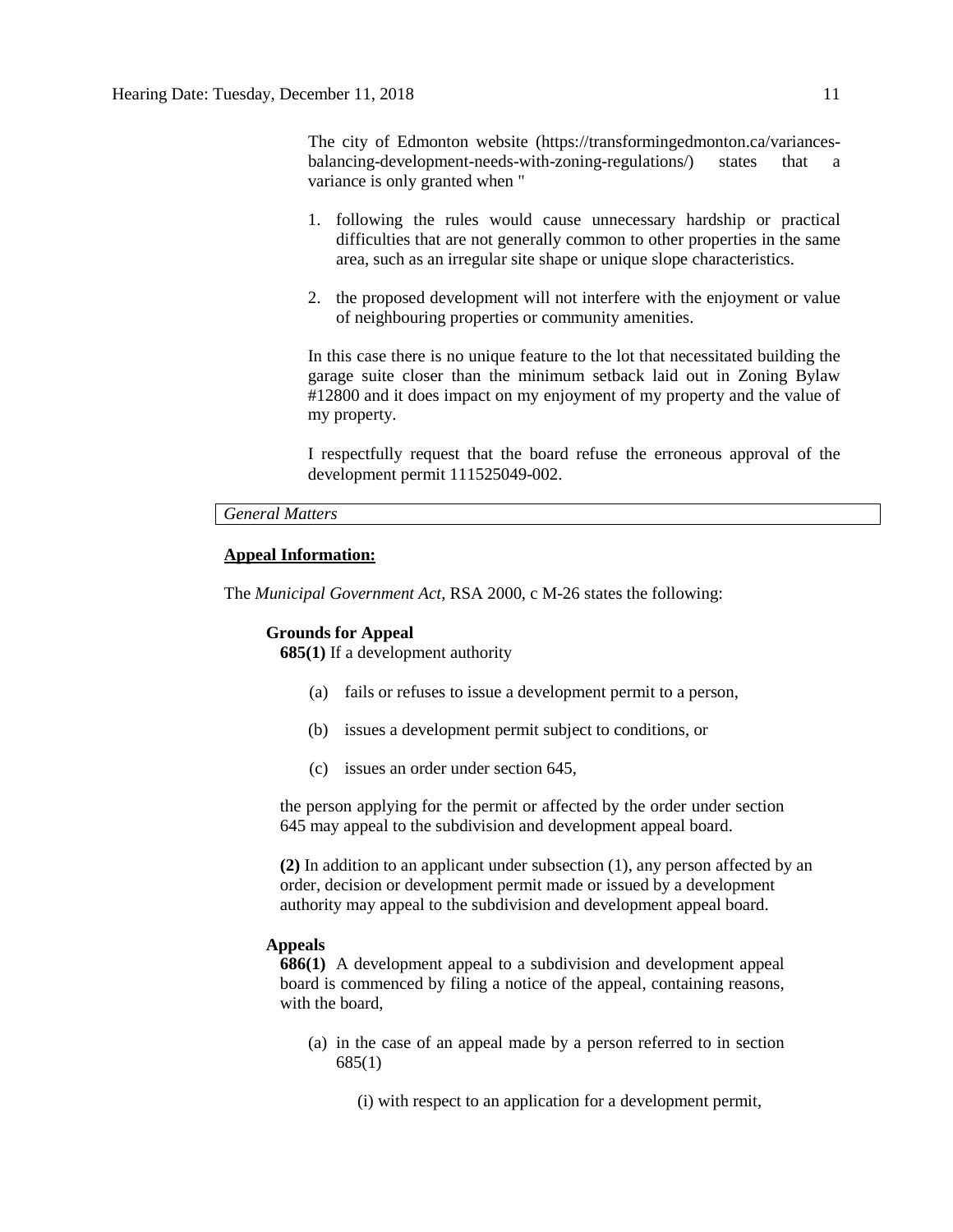- (A) within 21 days after the date on which the written decision is given under section 642, […]
- (B) if no decision is made with respect to the application within the 40-day period, or within any extension of that period under section 684, within 21 days after the date the period or extension expires,

or

(ii) with respect to an order under section 645, within 21 days after the date on which the order is made,

or

(b) in the case of an appeal made by a person referred to in section 685(2), within 21 days after the date on which the notice of the issuance of the permit was given in accordance with the land use bylaw.

#### **Hearing and Decision**

**687(3)** In determining an appeal, the subdivision and development appeal board

…

- (a.1) must comply with the land use policies;
- (a.2) subject to section 638, must comply with any applicable statutory plans;
- (a.3) subject to clause (d), must comply with any land use bylaw in effect;
- (a.4) must comply with the applicable requirements of the regulations under the Gaming, Liquor and Cannabis Act respecting the location of premises described in a cannabis licence and distances between those premises and other premises;

…

- (c) may confirm, revoke or vary the order, decision or development permit or any condition attached to any of them or make or substitute an order, decision or permit of its own;
- (d) may make an order or decision or issue or confirm the issue of a development permit even though the proposed development does not comply with the land use bylaw if, in its opinion,
	- (i) the proposed development would not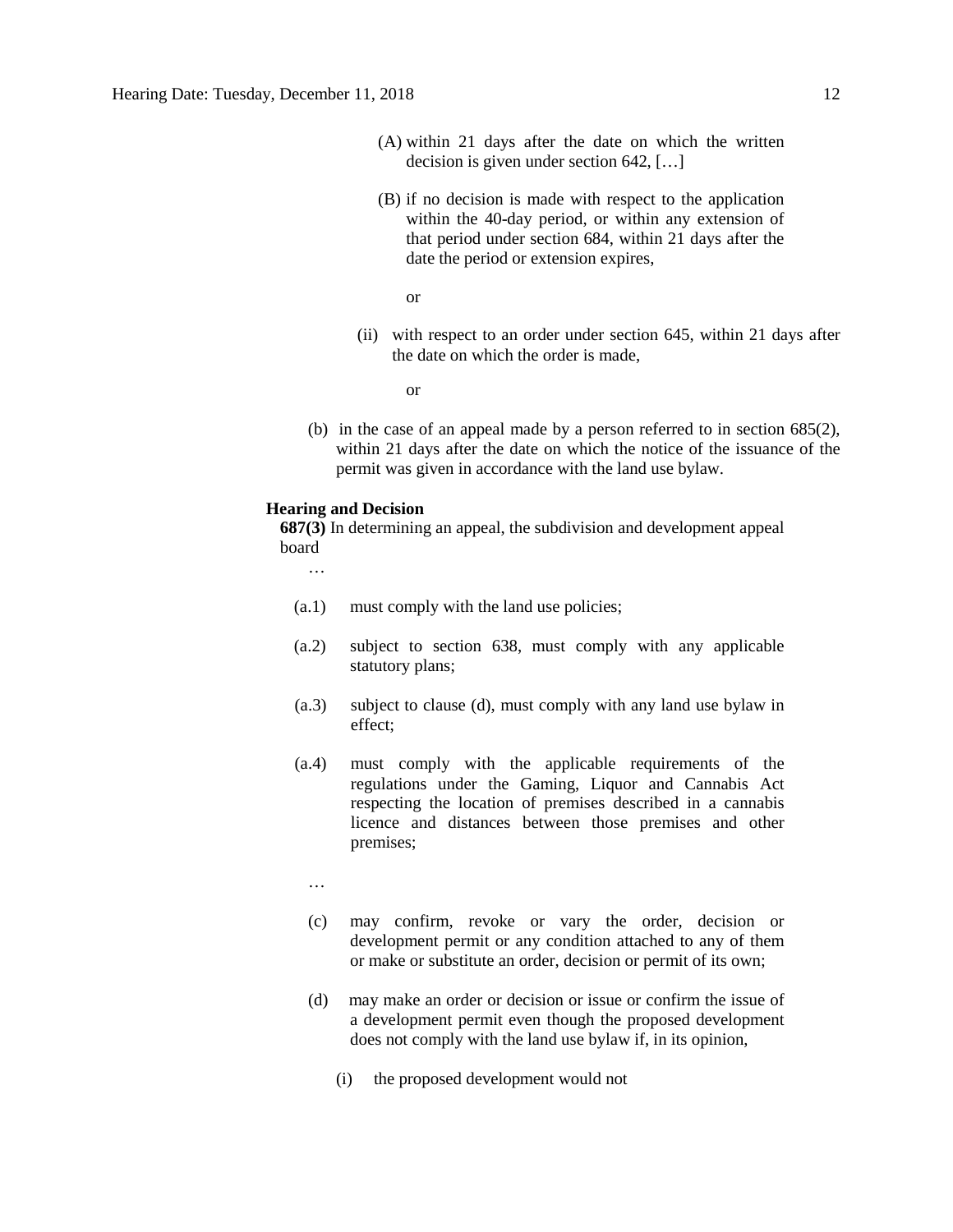- (A) unduly interfere with the amenities of the neighbourhood, or
- (B) materially interfere with or affect the use, enjoyment or value of neighbouring parcels of land,
- and
- (ii) the proposed development conforms with the use prescribed for that land or building in the land use bylaw.

#### **General Provisions from the** *Edmonton Zoning Bylaw:*

Section 110.2(1) states a **Garden Suite** is a **Permitted Use** in the **(RF1) Single Detached Residential Zone.**

Under Section 7.2(3), **Garden Suite** means an Accessory building containing a Dwelling, which is located separate from the principal Use which is Single Detached Housing, and which may contain a Parking Area. A Garden Suite has cooking facilities, food preparation, sleeping and sanitary facilities which are separate from those of the principal Dwelling located on the Site. This Use Class does not include Secondary Suites, Blatchford Lane Suites, or Blatchford Accessory Suites.

Section 110.1 states that the **General Purpose** of the **(RF1) Single Detached Residential Zone** is:

to provide for Single Detached Housing while allowing other forms of small scale housing in the form of Secondary Suites, and Garden Suites, as well as Semi-detached Housing and Duplex Housing under certain conditions.

Section 814.1 states that the **General Purpose** of the **Mature Neighbourhood Overlay** is:

to regulate residential development in Edmonton's mature residential neighbourhoods, while responding to the context of surrounding development, maintaining the pedestrian-oriented design of the streetscape, and to provide an opportunity for consultation by gathering input from affected parties on the impact of a proposed variance to the Overlay regulations.

Section 110.4(5) states Garden Suites shall comply with Section 87 of this Bylaw.

#### *Side Setbacks*

Section 87(10) states the minimum Side Setback shall be the same as that prescribed for Single Detached Housing within the underlying Zone or applicable Overlay.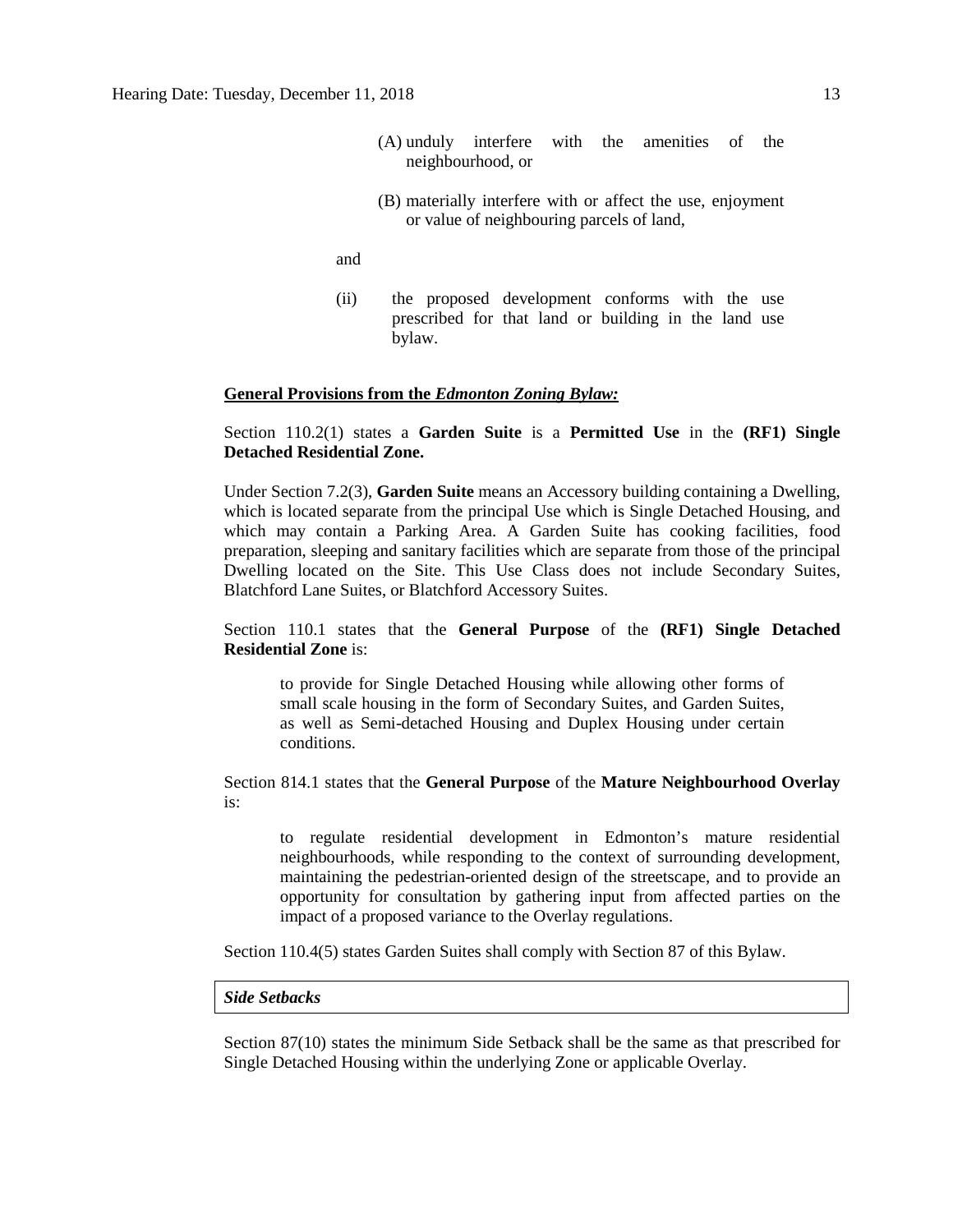Section 814.3(b) states where a Site Width is greater than 12.0 metres and less than 18.3 metres, the Side Setback requirements of the underlying Zone shall apply.

Section 110.4(11)(a) states Side Setbacks shall total at least 20 percent of the Site Width, with a minimum Side Setback of 1.2 metres on each side.

### **Development Officer's Determination**

Reduced Side Setback - The distance from the Garden Suite to the property line shared with 11502 - 71 AVENUE NW (side lot line) is 1.0m instead of 1.2m (Section 110.4.11.a). [unedited]

## Notice to Applicant/Appellant

Provincial legislation requires that the Subdivision and Development Appeal Board issue its official decision in writing within fifteen days of the conclusion of the hearing.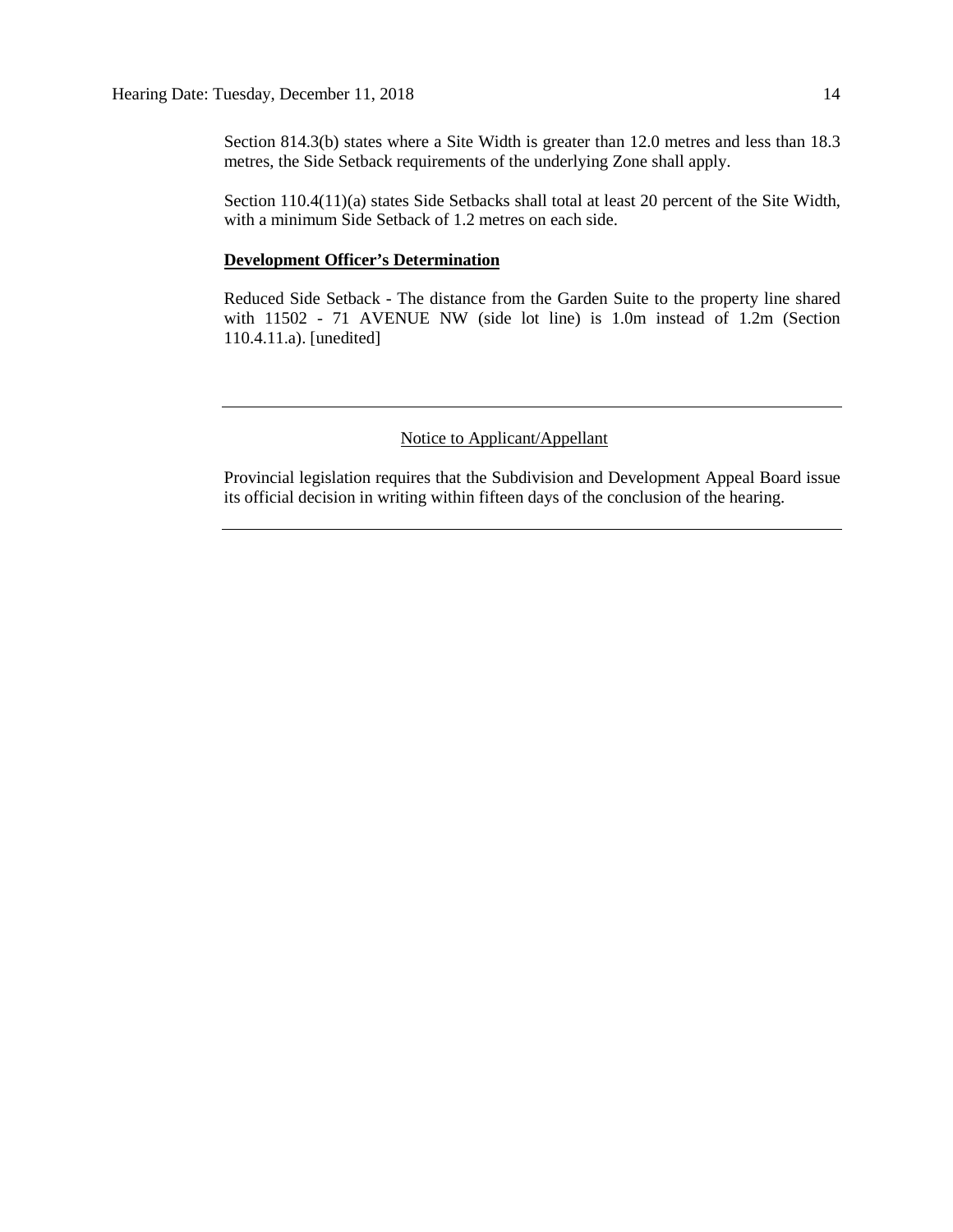| THE CITY OF<br><b>Jin©nto</b> m                                                                                                                                                                                                              | Project Number: 111525049-002<br><b>Application Date:</b><br>NOV 01, 2018<br>Printed:<br>November 23, 2018 at 9:13 AM<br>Page:<br>$1$ of $2$                                                                                                                                                                                                                                                           |  |  |
|----------------------------------------------------------------------------------------------------------------------------------------------------------------------------------------------------------------------------------------------|--------------------------------------------------------------------------------------------------------------------------------------------------------------------------------------------------------------------------------------------------------------------------------------------------------------------------------------------------------------------------------------------------------|--|--|
|                                                                                                                                                                                                                                              | <b>Minor Development Permit</b>                                                                                                                                                                                                                                                                                                                                                                        |  |  |
| This document is a record of a Development Permit application, and a record of the decision for the undertaking described below, subject to<br>the limitations and conditions of this permit, of the Edmonton Zoning Bylaw 12800 as amended. |                                                                                                                                                                                                                                                                                                                                                                                                        |  |  |
| Applicant                                                                                                                                                                                                                                    | Property Address(es) and Legal Description(s)                                                                                                                                                                                                                                                                                                                                                          |  |  |
|                                                                                                                                                                                                                                              | 11506 - 71 AVENUE NW<br>Plan 2938HW Blk 13 Lot 73                                                                                                                                                                                                                                                                                                                                                      |  |  |
|                                                                                                                                                                                                                                              |                                                                                                                                                                                                                                                                                                                                                                                                        |  |  |
| <b>Scope of Permit</b>                                                                                                                                                                                                                       |                                                                                                                                                                                                                                                                                                                                                                                                        |  |  |
| To leave as built a Garden Suite.                                                                                                                                                                                                            |                                                                                                                                                                                                                                                                                                                                                                                                        |  |  |
| <b>Permit Details</b>                                                                                                                                                                                                                        |                                                                                                                                                                                                                                                                                                                                                                                                        |  |  |
| # of Dwelling Units Add/Remove: 0                                                                                                                                                                                                            | # of Primary Dwelling Units To Construct:                                                                                                                                                                                                                                                                                                                                                              |  |  |
| # of Secondary Suite Dwelling Units To Construct;                                                                                                                                                                                            | Class of Permit: Class B                                                                                                                                                                                                                                                                                                                                                                               |  |  |
| Client File Reference Number:                                                                                                                                                                                                                | Lot Grading Needed?: N                                                                                                                                                                                                                                                                                                                                                                                 |  |  |
| Minor Dev. Application Fee: Leave as Built Single<br>Detached House                                                                                                                                                                          | New Sewer Service Required: N                                                                                                                                                                                                                                                                                                                                                                          |  |  |
| Secondary Suite Included ?: N                                                                                                                                                                                                                | Stat. Plan Overlay/Annex Area: Mature Neighbourhood<br>Overlay                                                                                                                                                                                                                                                                                                                                         |  |  |
| I/We certify that the above noted details are correct.                                                                                                                                                                                       |                                                                                                                                                                                                                                                                                                                                                                                                        |  |  |
| Applicant signature:                                                                                                                                                                                                                         |                                                                                                                                                                                                                                                                                                                                                                                                        |  |  |
| <b>Development Permit Decision</b>                                                                                                                                                                                                           |                                                                                                                                                                                                                                                                                                                                                                                                        |  |  |
| Approved                                                                                                                                                                                                                                     |                                                                                                                                                                                                                                                                                                                                                                                                        |  |  |
| Issue Date: Nov 13, 2018 Development Authority: XIE, JASON                                                                                                                                                                                   |                                                                                                                                                                                                                                                                                                                                                                                                        |  |  |
| <b>Subject to the Following Conditions</b><br>approved drawings.                                                                                                                                                                             | This Development Permit authorizes to leave as built a Garden Suite. The development shall be in accordance with the stamped and                                                                                                                                                                                                                                                                       |  |  |
|                                                                                                                                                                                                                                              | This Development Permit is NOT valid until the Notification Period expires in accordance to Section 21. (Reference Section 17.1)                                                                                                                                                                                                                                                                       |  |  |
| <b>ADVISEMENTS:</b>                                                                                                                                                                                                                          |                                                                                                                                                                                                                                                                                                                                                                                                        |  |  |
| Site. (Reference Section 5.2)                                                                                                                                                                                                                | An approved Development Permit means that the proposed development has been reviewed against the provisions of this bylaw. It<br>does not remove obligations to conform with other legislation, bylaws or land title instruments including, but not limited to, the<br>Municipal Government Act, the Safety Codes Act or any caveats, restrictive covenants or easements that might be attached to the |  |  |
|                                                                                                                                                                                                                                              | Unless otherwise stated, all above references to section numbers refer to the authority under the Edmonton Zoning Bylaw 12800.                                                                                                                                                                                                                                                                         |  |  |
| Variances                                                                                                                                                                                                                                    |                                                                                                                                                                                                                                                                                                                                                                                                        |  |  |
| line) is $1.0m$ instead of $1.2m$ (Section $110.4.11.a$ ).                                                                                                                                                                                   | Reduced Side Setback - The distance from the Garden Suite to the property line shared with 11502 - 71 AVENUE NW (side lot                                                                                                                                                                                                                                                                              |  |  |
| <b>Rights of Appeal</b>                                                                                                                                                                                                                      |                                                                                                                                                                                                                                                                                                                                                                                                        |  |  |
| Amendment Act.                                                                                                                                                                                                                               | This approval is subject to the right of appeal as outlined in Chapter 24, Section 683 through 689 of the Municipal Government                                                                                                                                                                                                                                                                         |  |  |
|                                                                                                                                                                                                                                              |                                                                                                                                                                                                                                                                                                                                                                                                        |  |  |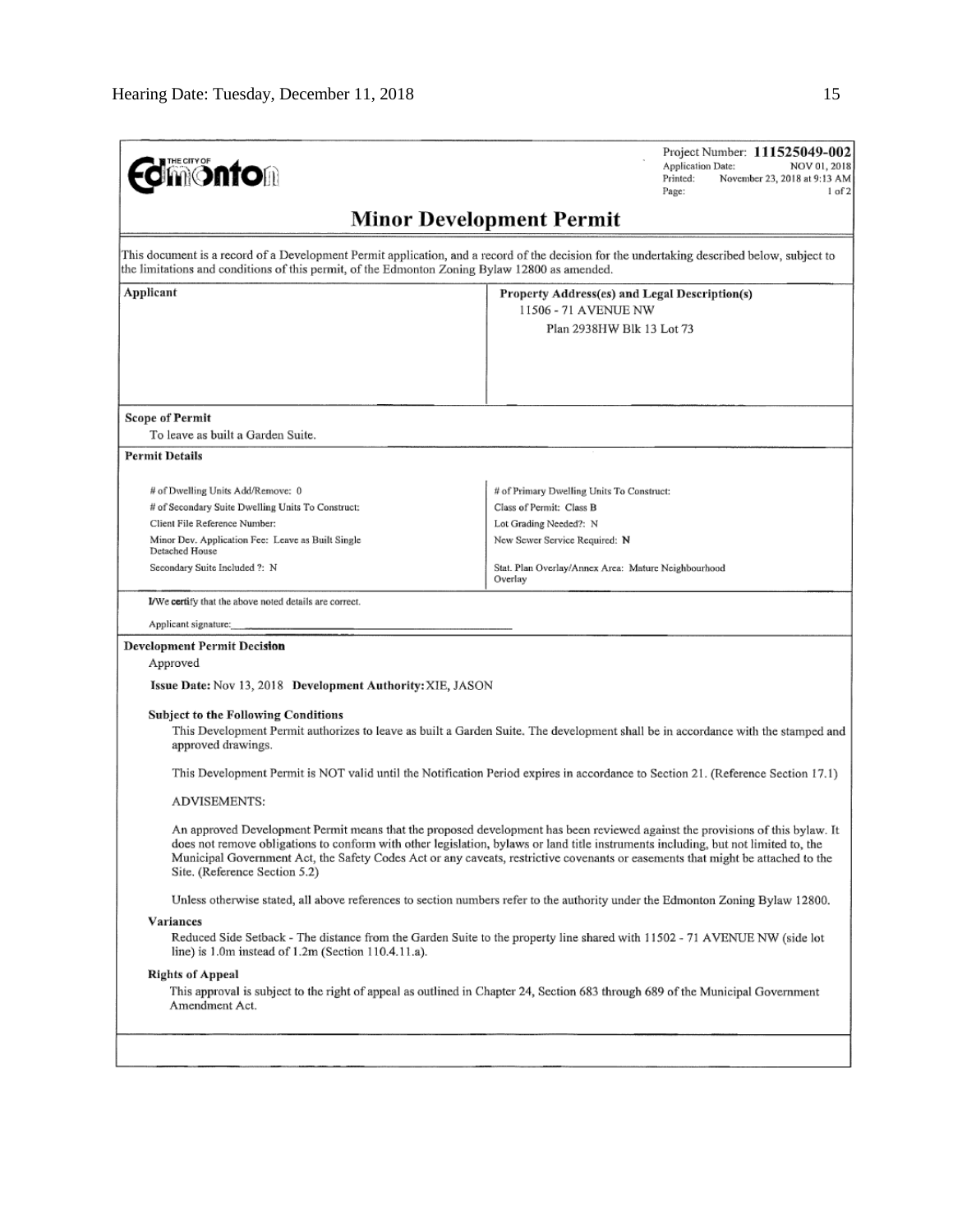| <b>dimonton</b>                                                         |                                                 |                                 |          | Application Date:<br>Printed:<br>Page: | Project Number: 111525049-002<br>NOV 01, 2018<br>November 23, 2018 at 9:13 AM<br>$2$ of $2$ |
|-------------------------------------------------------------------------|-------------------------------------------------|---------------------------------|----------|----------------------------------------|---------------------------------------------------------------------------------------------|
|                                                                         |                                                 | <b>Minor Development Permit</b> |          |                                        |                                                                                             |
| Notice Period Begins: Nov 20, 2018                                      |                                                 | Ends: Dec 11, 2018              |          |                                        |                                                                                             |
| Fees<br>Dev. Application Fee<br>Total GST Amount:<br>Totals for Permit: | <b>Fee Amount</b><br>\$0.00<br>\$0.00<br>\$0.00 | <b>Amount Paid</b><br>\$0.00    | Receipt# | Date Paid                              |                                                                                             |
|                                                                         |                                                 |                                 |          |                                        |                                                                                             |
|                                                                         |                                                 |                                 |          |                                        |                                                                                             |
|                                                                         |                                                 |                                 |          |                                        |                                                                                             |
|                                                                         |                                                 |                                 |          |                                        |                                                                                             |
|                                                                         |                                                 |                                 |          |                                        |                                                                                             |
|                                                                         |                                                 |                                 |          |                                        |                                                                                             |
|                                                                         |                                                 |                                 |          |                                        |                                                                                             |
|                                                                         |                                                 |                                 |          |                                        |                                                                                             |
|                                                                         |                                                 |                                 |          | $\sim 10^{11}$ km s $^{-1}$            |                                                                                             |
|                                                                         |                                                 |                                 |          |                                        |                                                                                             |
|                                                                         |                                                 |                                 |          |                                        |                                                                                             |
|                                                                         |                                                 |                                 |          |                                        |                                                                                             |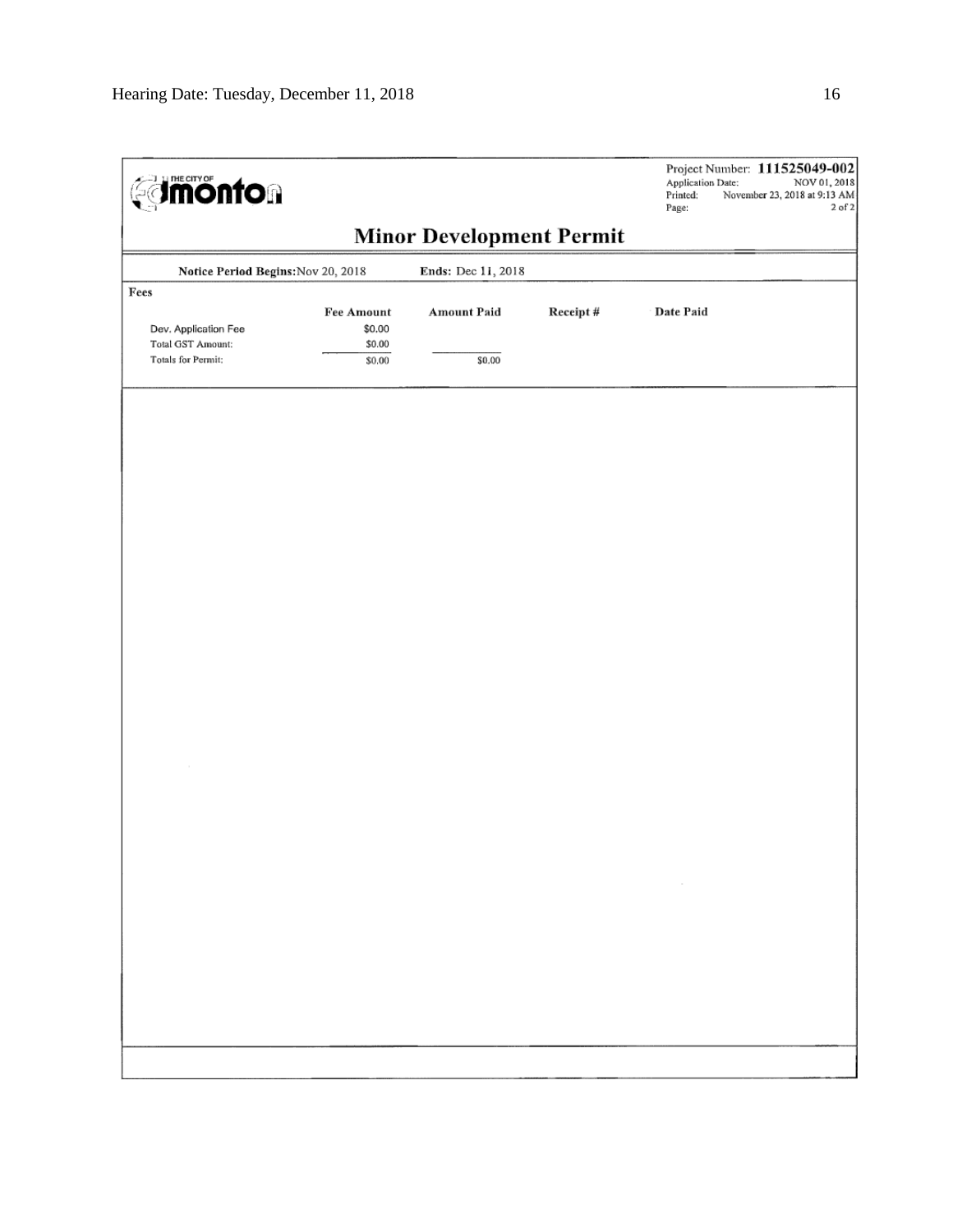



Site Location **Community Contracts** File: SDAB-D-18-207

N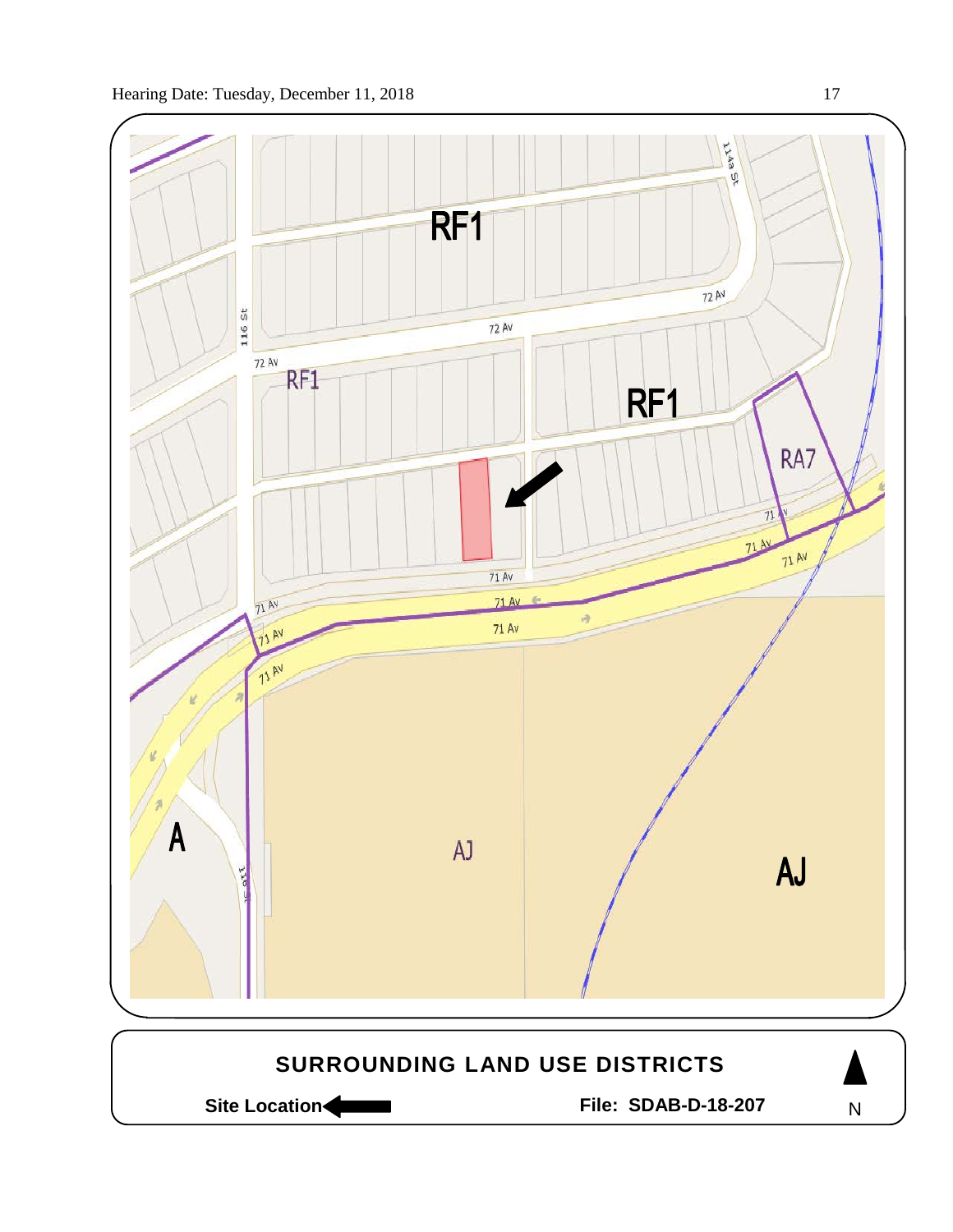Hearing Date: Tuesday, December 11, 2018 18 ITEM III: 1:30 P.M. FILE: SDAB-D-18-210

APPELLANT:

|                         | AN APPEAL FROM THE DECISION OF THE DEVELOPMENT OFFICER BY AN |
|-------------------------|--------------------------------------------------------------|
| ADJACENT PROPERTY OWNER |                                                              |

| <b>ADDRESS OF APPELLANT:</b>                     | 4221 Prowse Way SW                                                                                 |
|--------------------------------------------------|----------------------------------------------------------------------------------------------------|
| <b>APPLICATION NO.:</b>                          | 284207116-003                                                                                      |
| <b>APPLICATION TO:</b>                           | Erect a fence 1.83 metres in Height in the<br>flanking Side Yard Abutting Prowse Road<br><b>SW</b> |
| <b>DECISION OF THE</b><br>DEVELOPMENT AUTHORITY: | Approved with Notices                                                                              |
| <b>DECISION DATE:</b>                            | November 8, 2018                                                                                   |
| <b>DATE OF APPEAL:</b>                           | November 27, 2018                                                                                  |
| <b>NOTIFICATION PERIOD:</b>                      | Nov. 15, 2018 through Dec. 6, 2018                                                                 |
| <b>RESPONDENT:</b>                               |                                                                                                    |
| MUNICIPAL DESCRIPTION<br>OF SUBJECT PROPERTY:    | 4203 - Prowse Way SW                                                                               |
| <b>LEGAL DESCRIPTION:</b>                        | Plan 1424774 Blk 8 Lot 1                                                                           |
| ZONE:                                            | <b>HVLD-Heritage Valley Low Density</b>                                                            |
| <b>OVERLAY:</b>                                  | N/A                                                                                                |
| <b>STATUTORY PLAN:</b>                           | N/A                                                                                                |
| <b>Grounds for Appeal</b>                        |                                                                                                    |

The Appellant provided the following reasons for appealing the decision of the Development Authority:

The home owner at 4203 Prowse Way SW built his fence over the height allowed according to Zoning Bylaw 12800. The fence along Prowse Road SW is 1.83m high, instead of the required 1.2m (Section 49.4). We are appealing the decision to approve this variance to the bylaws as the fence has been creating sightline issues since it was built. In May 2017 we lodged a bylaw complaint with the City of Edmonton to address the sightline issues when entering and exiting the alley from Prowse Road; 242534244-001. Further documentation will provided to support this appeal.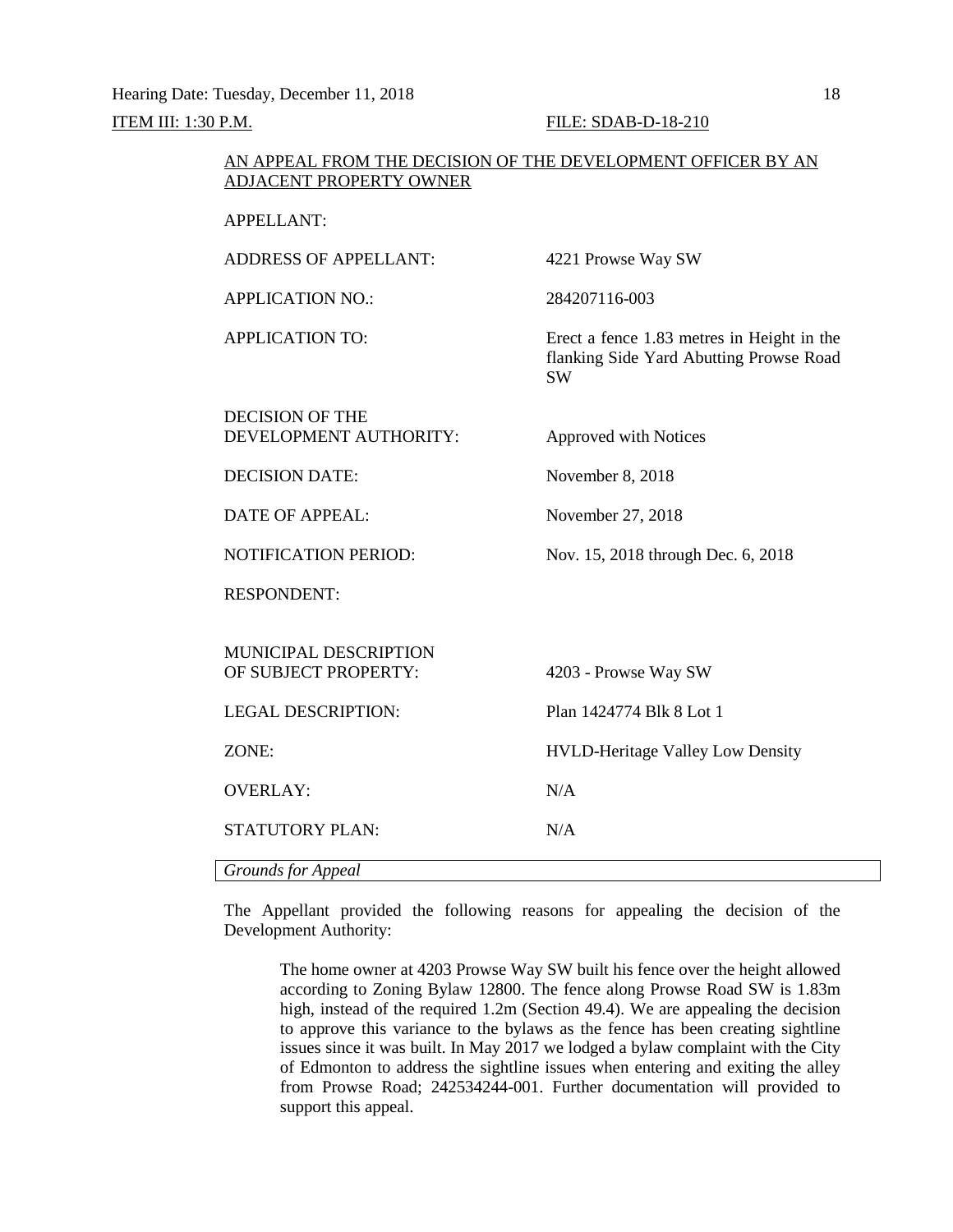*General Matters*

#### **Appeal Information:**

The *Municipal Government Act*, RSA 2000, c M-26 states the following:

#### **Grounds for Appeal**

**685(1)** If a development authority

- (a) fails or refuses to issue a development permit to a person,
- (b) issues a development permit subject to conditions, or
- (c) issues an order under section 645,

the person applying for the permit or affected by the order under section 645 may appeal to the subdivision and development appeal board.

**(2)** In addition to an applicant under subsection (1), any person affected by an order, decision or development permit made or issued by a development authority may appeal to the subdivision and development appeal board.

#### **Appeals**

**686(1)** A development appeal to a subdivision and development appeal board is commenced by filing a notice of the appeal, containing reasons, with the board,

- (a) in the case of an appeal made by a person referred to in section 685(1)
	- (i) with respect to an application for a development permit,
		- (A) within 21 days after the date on which the written decision is given under section 642, […]
		- (B) if no decision is made with respect to the application within the 40-day period, or within any extension of that period under section 684, within 21 days after the date the period or extension expires,

or

(ii) with respect to an order under section 645, within 21 days after the date on which the order is made,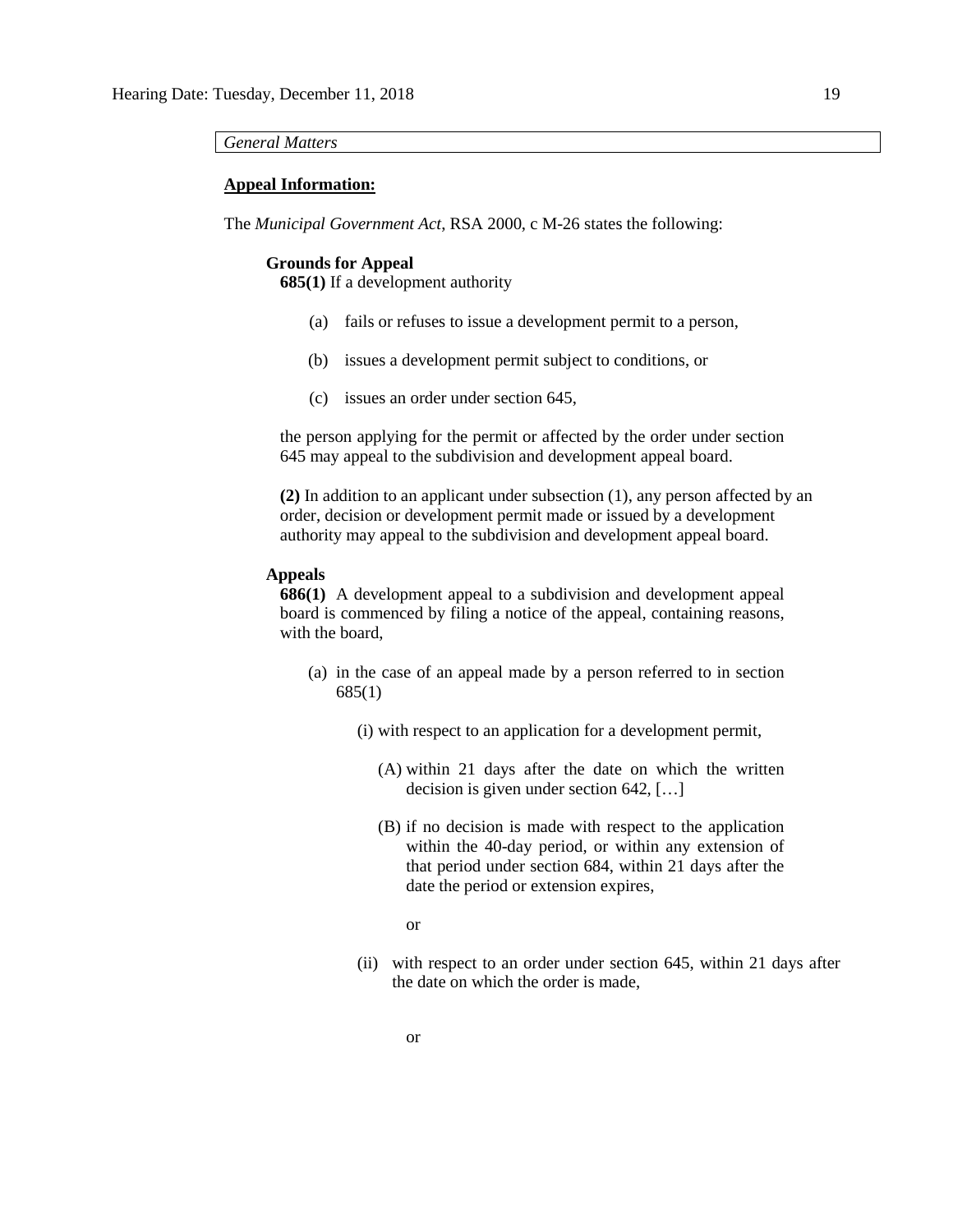(b) in the case of an appeal made by a person referred to in section 685(2), within 21 days after the date on which the notice of the issuance of the permit was given in accordance with the land use bylaw.

#### **Hearing and Decision**

**687(3)** In determining an appeal, the subdivision and development appeal board

…

- (a.1) must comply with the land use policies;
- (a.2) subject to section 638, must comply with any applicable statutory plans;
- (a.3) subject to clause (d), must comply with any land use bylaw in effect;
- (a.4) must comply with the applicable requirements of the regulations under the Gaming, Liquor and Cannabis Act respecting the location of premises described in a cannabis licence and distances between those premises and other premises;
	- …
	- (c) may confirm, revoke or vary the order, decision or development permit or any condition attached to any of them or make or substitute an order, decision or permit of its own;
	- (d) may make an order or decision or issue or confirm the issue of a development permit even though the proposed development does not comply with the land use bylaw if, in its opinion,
		- (i) the proposed development would not
			- (A) unduly interfere with the amenities of the neighbourhood, or
			- (B) materially interfere with or affect the use, enjoyment or value of neighbouring parcels of land,

and

(ii) the proposed development conforms with the use prescribed for that land or building in the land use bylaw.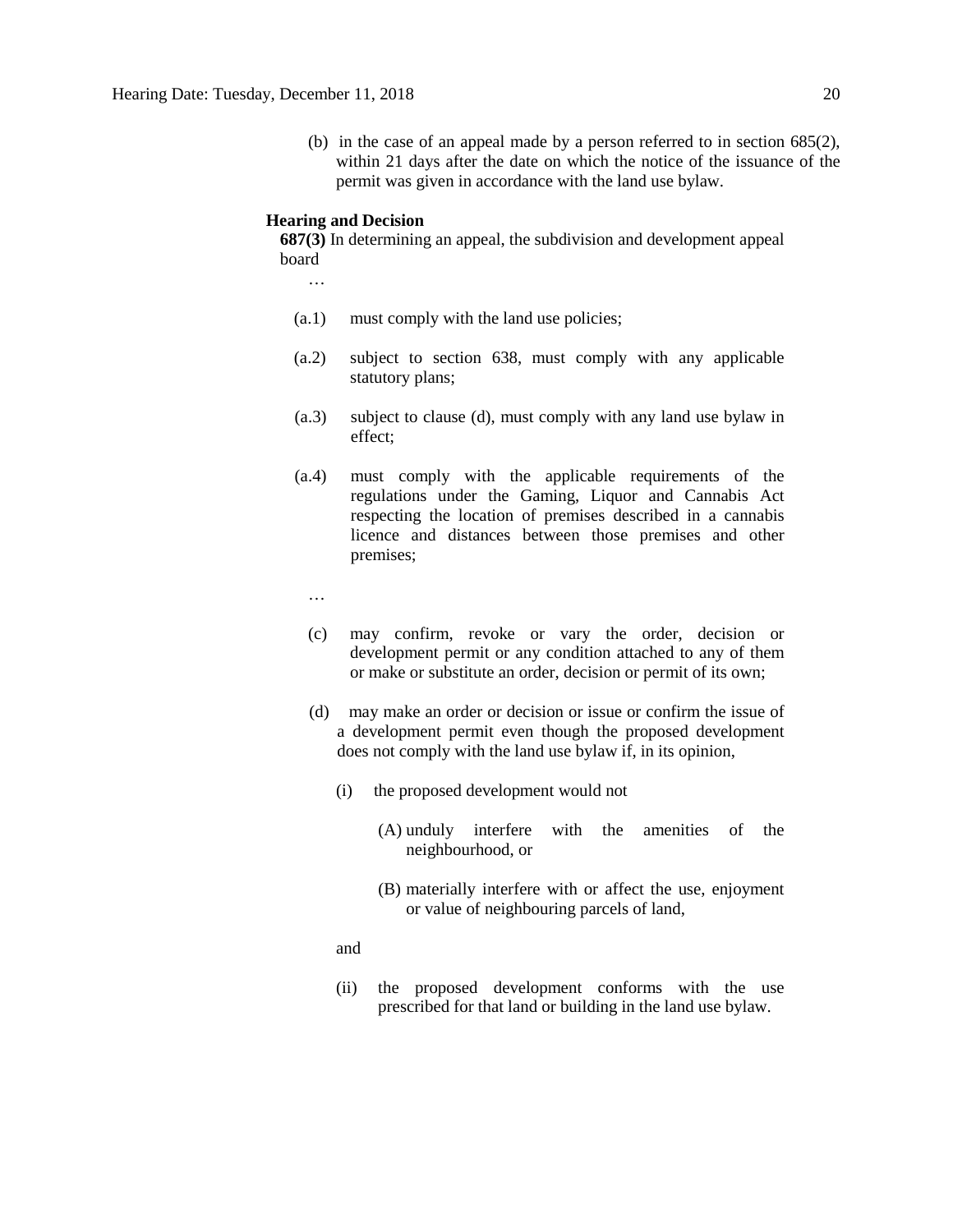#### **General Provisions from the** *Edmonton Zoning Bylaw:*

Under section 980.1, the **General Purpose** of **(HVLD) Special Area Heritage Valley Low Density Zone** is to provide for low density housing with the opportunity for Zero Lot Line, Reverse Housing, and Row Housing, in accordance with the design objectives in the Heritage Valley 12 Neighbourhood Area Structure Plan.

Under section 980.3(h), **Single Detached Housing** is a **Permitted Use** in the **(HVLD) Special Area Heritage Valley Low Density Zone**.

Under section 7.2(8), **Single Detached Housing** means "development consisting of a building containing one principal Dwelling which is separate from any other principal Dwelling or building. This Use includes Mobile Homes which conform to Section 78 of this Bylaw."

Under section 6.1, **Accessory** is "a Use or building naturally or normally incidental, subordinate, and devoted to the principal Use or building, and located on the same lot or Site."

Under section 6.1, a **Fence** means "a structure constructed at ground level, used to prevent or restrict passage, provide visual screening, noise attenuation, Landscaping, or to mark a boundary."

### *Height*

Under section 49.1, Fences, walls and gates:

- a. The regulations contained within Section 49.1 of this Bylaw apply to:
	- i. the Height of the material used in the construction of a Fence, wall, or gate, such as but not limited to boards, panels, masonry, ornamental iron, and chain link, plus any additional elements used for screening, such as, but not limited to, lattice.
- b. Notwithstanding subsection  $49(1)(a)$ , the regulations for Fences, walls, and gates contained within this Section do not apply to the Height of the posts or other supporting material used to anchor the Fence, wall, or gate.
- c. The Height of a Fence, wall, or gate shall be measured from the general ground level 0.5 m back from the property line of the Site on which the Fence, wall, or gate is to be constructed.
- d. on an Interior Site, the Height of a Fence, wall, or gate shall not exceed
	- i. 1.2 metres for the portion of the Fence, wall, or gate constructed in the Front Yard
	- ii. 1.85 metres in all other Yards.
- e. On a Corner Site, the Height of a Fence, wall, or gate shall not exceed:
	- i. 1.2 m for the portion of the Fence, wall, or gate constructed in the Front Yard,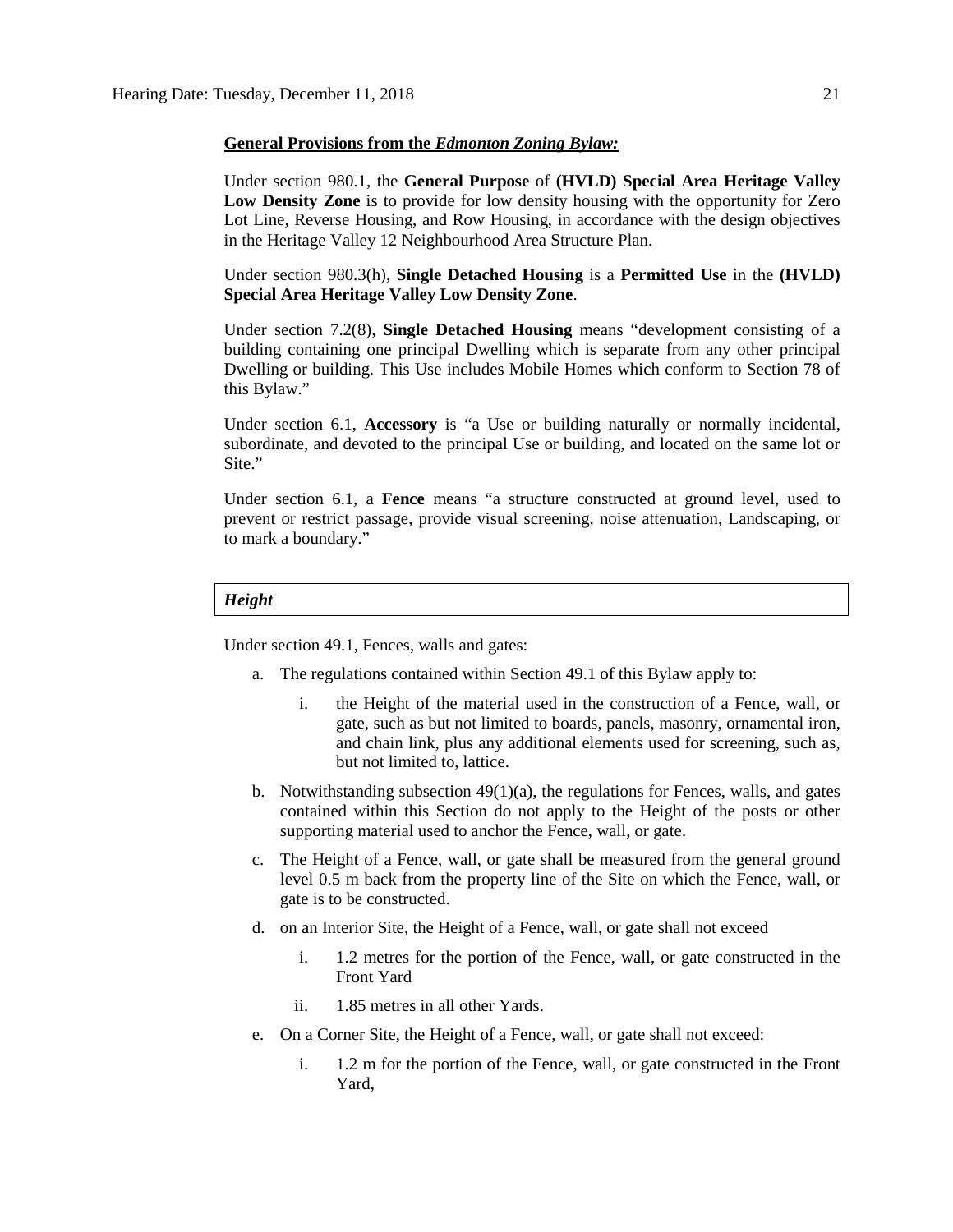- ii. 1.2 m for the portion of the Fence, wall, or gate situated between the flanking Side Lot Line and the foremost side Façade of the principal structure, and extending from the Front Lot Line to the Rear Lot Line, and
- iii. 1.85 m in all other Yards.
- f. In the case where the permitted Height of a Fence, wall, or gate is 1.2 m, the Development Officer may vary the Height of the Fence, wall, or gate to a maximum of 1.85 m, in order to provide additional screening from public roadways or incompatible adjacent Uses,
- g. in the case where the permitted Height of a Fence, wall, or gate is 1.85 metres, the Development Officer may vary the Height of the Fence, wall, or gate to a maximum of 2.44 metres, in order to provide an additional screening to the public roadways or incompatible adjacent Users.

h. …

## **Development Officer's Determination**

Fence Height - The fence along Prowse Road SW is 1.83 m high, instead of 1.2 m (Section 49.4) [Unedited]

## Notice to Applicant/Appellant

Provincial legislation requires that the Subdivision and Development Appeal Board issue its official decision in writing within fifteen days of the conclusion of the hearing.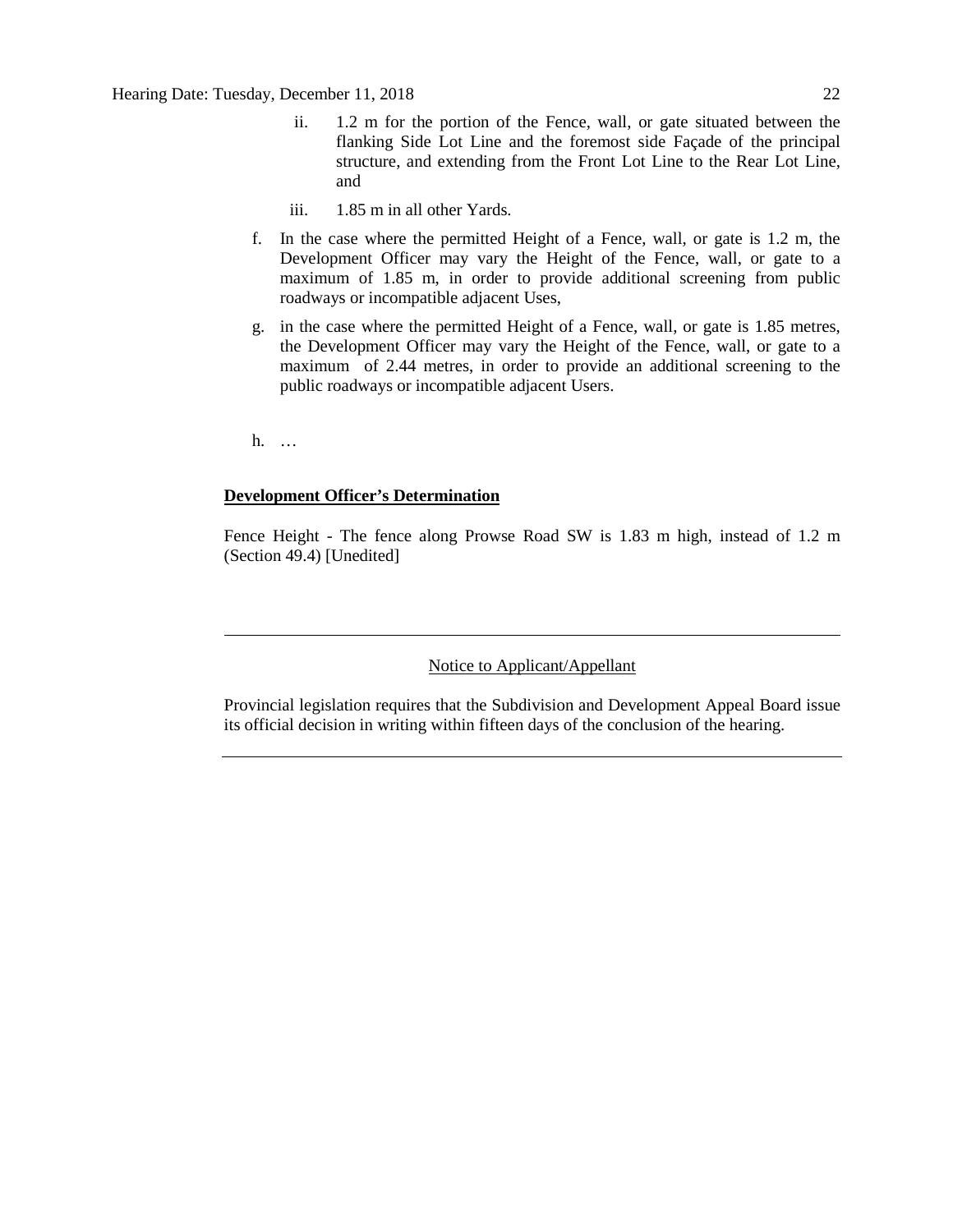| THE CITY OF<br><b>nonton</b>                                                                        | Project Number: 284207116-003<br><b>Application Date:</b><br>JUL 13, 2018<br>Printed:<br>November 28, 2018 at 8:20 AM<br>1 of 2<br>Page:                                                                                                                                                                                                                                                               |  |  |  |
|-----------------------------------------------------------------------------------------------------|--------------------------------------------------------------------------------------------------------------------------------------------------------------------------------------------------------------------------------------------------------------------------------------------------------------------------------------------------------------------------------------------------------|--|--|--|
| <b>Minor Development Permit</b>                                                                     |                                                                                                                                                                                                                                                                                                                                                                                                        |  |  |  |
| the limitations and conditions of this permit, of the Edmonton Zoning Bylaw 12800 as amended.       | This document is a record of a Development Permit application, and a record of the decision for the undertaking described below, subject to                                                                                                                                                                                                                                                            |  |  |  |
| Applicant                                                                                           | Property Address(es) and Legal Description(s)                                                                                                                                                                                                                                                                                                                                                          |  |  |  |
|                                                                                                     | 4203 - PROWSE WAY SW                                                                                                                                                                                                                                                                                                                                                                                   |  |  |  |
|                                                                                                     | Plan 1424774 Blk 8 Lot 1                                                                                                                                                                                                                                                                                                                                                                               |  |  |  |
| <b>Scope of Permit</b>                                                                              |                                                                                                                                                                                                                                                                                                                                                                                                        |  |  |  |
| To erect a fence A 1.83m in Height in the flanking Side Yard Abutting Prowse Road SW.               |                                                                                                                                                                                                                                                                                                                                                                                                        |  |  |  |
| <b>Permit Details</b>                                                                               |                                                                                                                                                                                                                                                                                                                                                                                                        |  |  |  |
|                                                                                                     | # of Primary Dwelling Units To Construct:                                                                                                                                                                                                                                                                                                                                                              |  |  |  |
| # of Dwelling Units Add/Remove: 0<br># of Secondary Suite Dwelling Units To Construct:              | Class of Permit: Class B                                                                                                                                                                                                                                                                                                                                                                               |  |  |  |
| <b>Client File Reference Number:</b>                                                                | Lot Grading Needed?:                                                                                                                                                                                                                                                                                                                                                                                   |  |  |  |
| Minor Dev. Application Fee: Fence                                                                   | New Sewer Service Required: Y                                                                                                                                                                                                                                                                                                                                                                          |  |  |  |
| Secondary Suite Included ?: N                                                                       | Stat. Plan Overlay/Annex Area:                                                                                                                                                                                                                                                                                                                                                                         |  |  |  |
| I/We certify that the above noted details are correct.                                              |                                                                                                                                                                                                                                                                                                                                                                                                        |  |  |  |
| Applicant signature:                                                                                |                                                                                                                                                                                                                                                                                                                                                                                                        |  |  |  |
| <b>Development Permit Decision</b>                                                                  |                                                                                                                                                                                                                                                                                                                                                                                                        |  |  |  |
| Approved                                                                                            |                                                                                                                                                                                                                                                                                                                                                                                                        |  |  |  |
| Issue Date: Nov 08, 2018 Development Authority: FOLKMAN, JEREMY                                     |                                                                                                                                                                                                                                                                                                                                                                                                        |  |  |  |
| <b>Subject to the Following Conditions</b>                                                          | This Development Permit is NOT valid until the Notification Period expires in accordance to Section 21. (Reference Section 17.1)                                                                                                                                                                                                                                                                       |  |  |  |
| Road SW. The development shall be constructed in accordance with the stamped and approved drawings. | This Development Permit authorizes the development of a fence A 1.83 m in Height in the flanking Side Yard Abutting Prowse                                                                                                                                                                                                                                                                             |  |  |  |
| The fence shall be installed entirely on the subject property.                                      |                                                                                                                                                                                                                                                                                                                                                                                                        |  |  |  |
| The fence shall not impede any sightlines for vehicular or pedestrian traffic.                      |                                                                                                                                                                                                                                                                                                                                                                                                        |  |  |  |
| standard of surrounding development (Reference Section 57.3(1)).                                    | As far as reasonably practicable, the design and use of exterior finishing materials used shall be similar to, or better than, the                                                                                                                                                                                                                                                                     |  |  |  |
| <b>ADVISEMENTS:</b>                                                                                 |                                                                                                                                                                                                                                                                                                                                                                                                        |  |  |  |
| Site. (Reference Section 5.2)                                                                       | An approved Development Permit means that the proposed development has been reviewed against the provisions of this bylaw. It<br>does not remove obligations to conform with other legislation, bylaws or land title instruments including, but not limited to, the<br>Municipal Government Act, the Safety Codes Act or any caveats, restrictive covenants or easements that might be attached to the |  |  |  |
|                                                                                                     | Unless otherwise stated, all above references to section numbers refer to the authority under the Edmonton Zoning Bylaw 12800.                                                                                                                                                                                                                                                                         |  |  |  |
|                                                                                                     |                                                                                                                                                                                                                                                                                                                                                                                                        |  |  |  |
|                                                                                                     |                                                                                                                                                                                                                                                                                                                                                                                                        |  |  |  |
|                                                                                                     |                                                                                                                                                                                                                                                                                                                                                                                                        |  |  |  |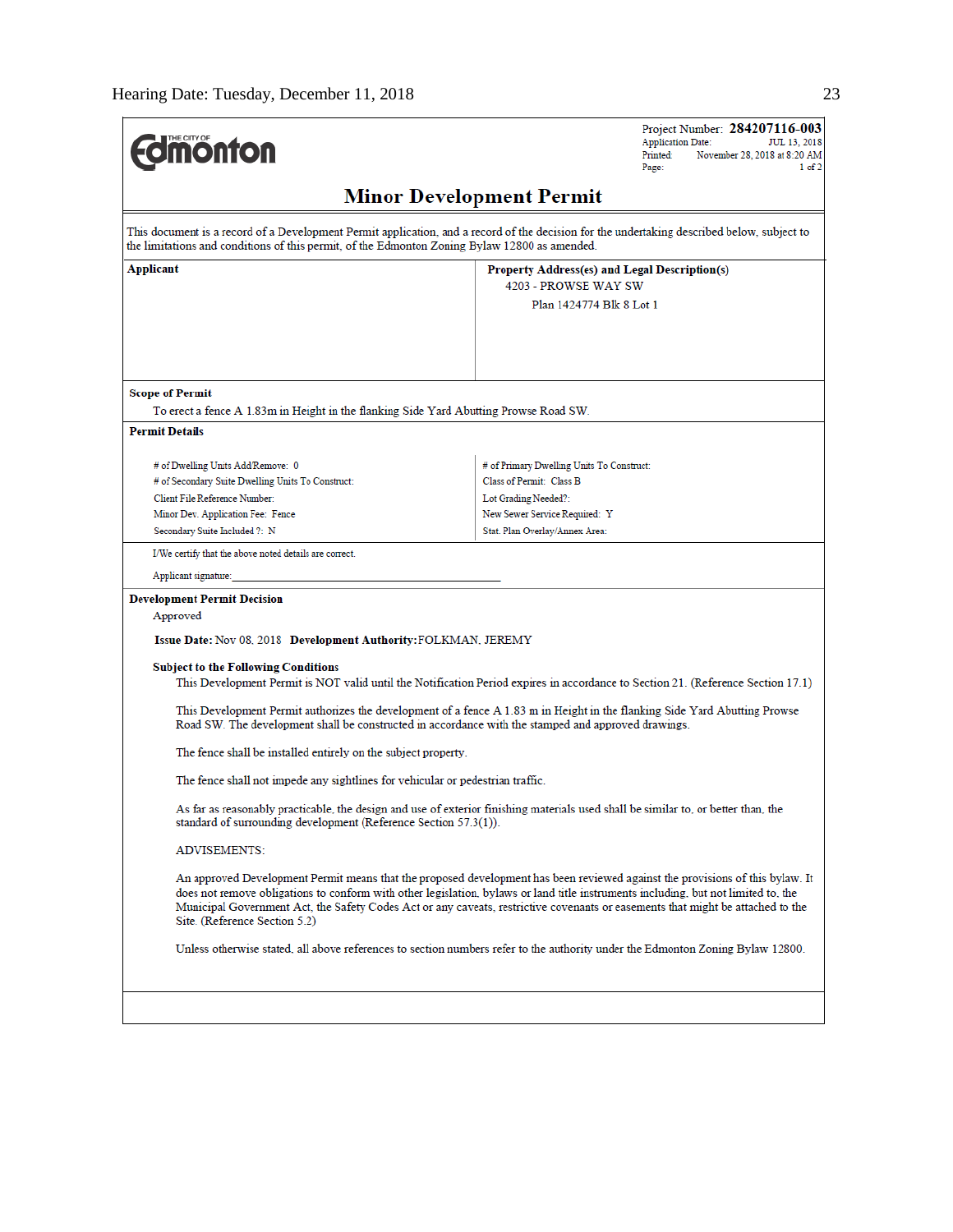| <b>dimonton</b>                                                                                                   |                   |                                 |          | Project Number: 284207116-003<br><b>Application Date:</b><br>JUL 13, 2018<br>Printed:<br>November 28, 2018 at 8:20 AM<br>Page: |
|-------------------------------------------------------------------------------------------------------------------|-------------------|---------------------------------|----------|--------------------------------------------------------------------------------------------------------------------------------|
|                                                                                                                   |                   | <b>Minor Development Permit</b> |          |                                                                                                                                |
| <b>Variances</b><br>Fence Height - The fence along Prowse Road SW is 1.83 m high, instead of 1.2 m (Section 49.4) |                   |                                 |          |                                                                                                                                |
| <b>Rights of Appeal</b><br>Amendment Act.                                                                         |                   |                                 |          | This approval is subject to the right of appeal as outlined in Chapter 24, Section 683 through 689 of the Municipal Government |
| Notice Period Begins: Nov 15, 2018                                                                                |                   | Ends: Dec 06, 2018              |          |                                                                                                                                |
| Fees                                                                                                              |                   |                                 |          |                                                                                                                                |
|                                                                                                                   | <b>Fee Amount</b> | <b>Amount Paid</b>              | Receipt# | <b>Date Paid</b>                                                                                                               |
| Dev. Application Fee                                                                                              | \$176.00          | \$176.00                        | 05183448 | Jul 13, 2018                                                                                                                   |
| Existing Without Permit Penalty Fee                                                                               | \$176.00          | \$176.00                        | 05183448 | Jul 13, 2018                                                                                                                   |
| <b>Total GST Amount:</b>                                                                                          | \$0.00            |                                 |          |                                                                                                                                |
| <b>Totals for Permit:</b>                                                                                         | \$352.00          | \$352.00                        |          |                                                                                                                                |
|                                                                                                                   |                   |                                 |          |                                                                                                                                |
|                                                                                                                   |                   |                                 |          |                                                                                                                                |